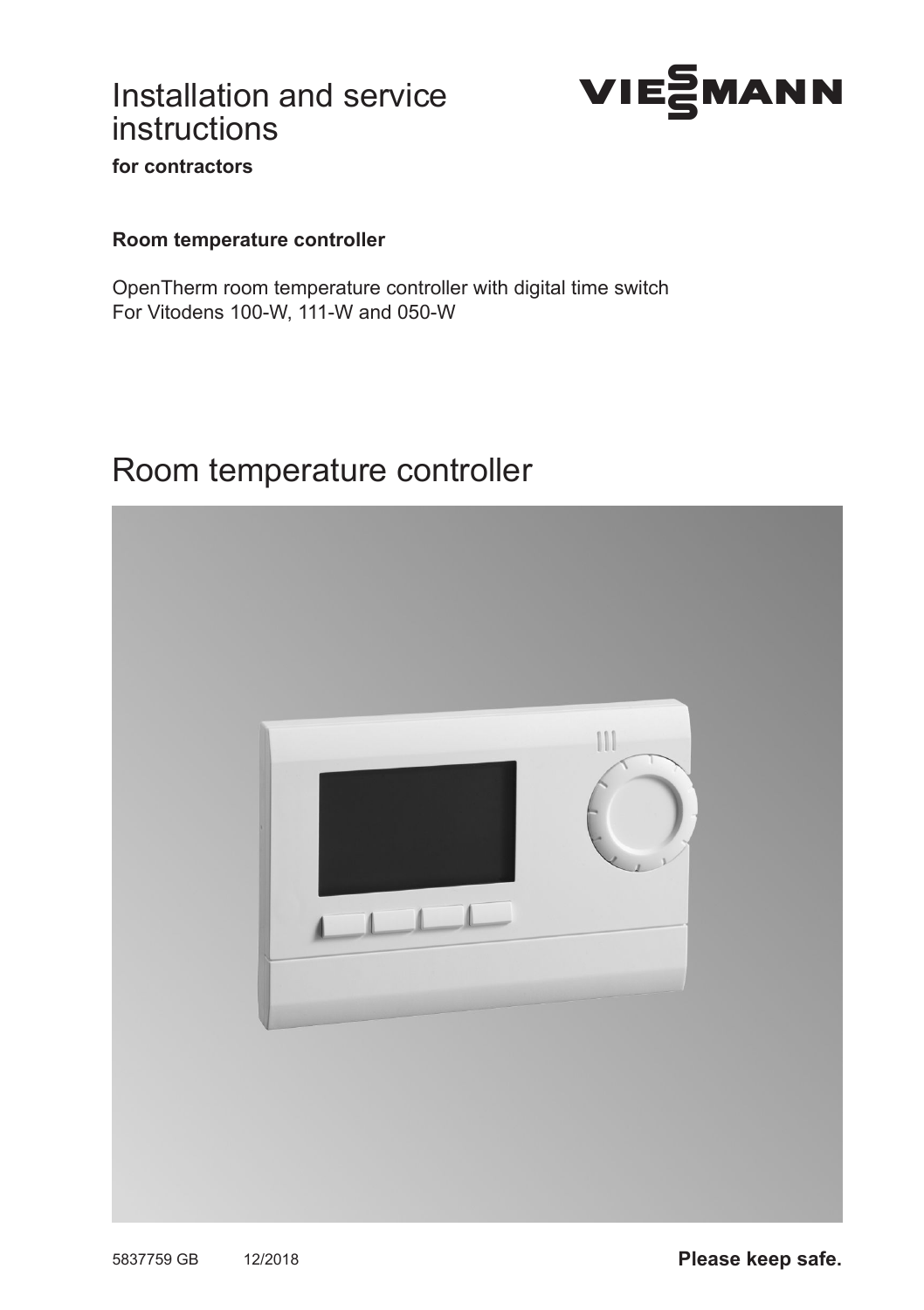# **Safety instructions**



Please follow these safety instructions closely to prevent accidents and material losses.

*Note*

#### **Safety instructions explained**



#### **Danger**

This symbol warns against the risk of injury.

# !<br>!

### **Please note**

This symbol warns against the risk of material losses and environmental pollution.

### **Target group**

These instructions are exclusively intended for qualified contractors.

■ Work on gas installations may only be carried out by a registered gas fitter.

*Details identified by the word "Note" contain additional information.*

- Work on electrical equipment may only be carried out by a qualified electrician.
- The system must be commissioned by the system installer or a qualified person authorised by the installer.

### **Regulations to be observed**

- National installation regulations
- Statutory regulations for the prevention of accidents
- Statutory regulations for environmental protection
- Codes of practice of the relevant trade associations
- Relevant country-specific safety regulations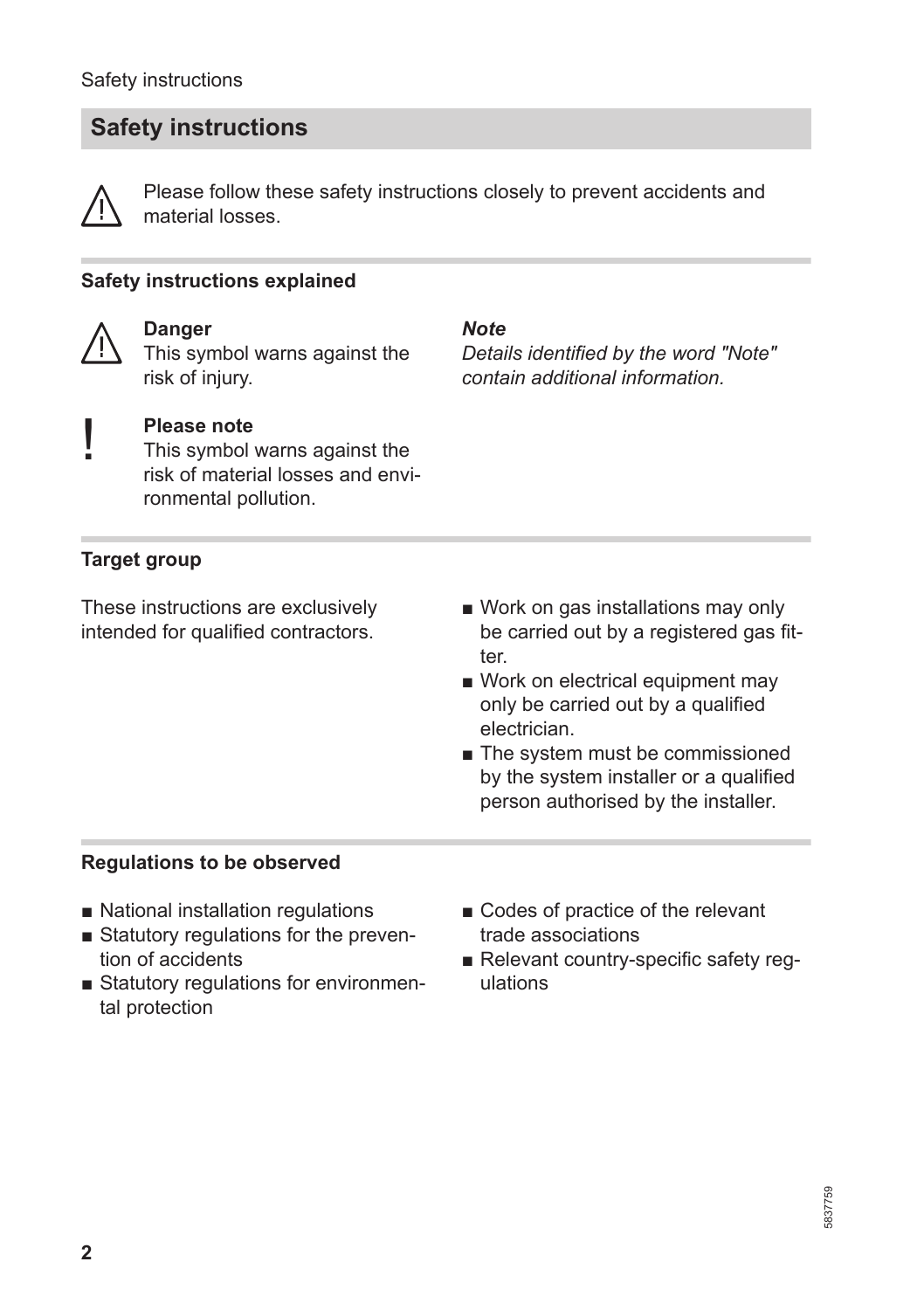# **Safety instructions** (cont.)

### **Safety instructions for working on the system**

#### **Working on the system**

- Where gas is used as the fuel, close the main gas shut-off valve and safeguard it against unintentional reopening.
- Isolate the system from the power supply, e.g. by removing the separate fuse or by means of a mains isolator, and check that it is no longer live.
- Safeguard the system against reconnection.
- Wear suitable personal protective equipment when carrying out any work.



#### **Danger**

Hot surfaces and fluids can lead to burns or scalding.

- Before maintenance and service work, switch OFF the appliance and let it cool down.
- Never touch hot surfaces on the boiler, burner, flue system or pipework.

## ! **Please note**

Electronic assemblies can be damaged by electrostatic discharge.

Prior to commencing work, touch earthed objects such as heating or water pipes to discharge static loads.

### **Repair work**

!

!

### **Please note**

Repairing components that fulfil a safety function can compromise the safe operation of the system.

Replace faulty components only with genuine Viessmann spare parts.

### **Auxiliary components, spare and wearing parts**

### **Please note**

Spare and wearing parts that have not been tested together with the system can compromise its function. Installing nonauthorised components and making non-approved modifications or conversions can compromise safety and may invalidate our warranty.

For replacements, use only original spare parts supplied or approved by Viessmann.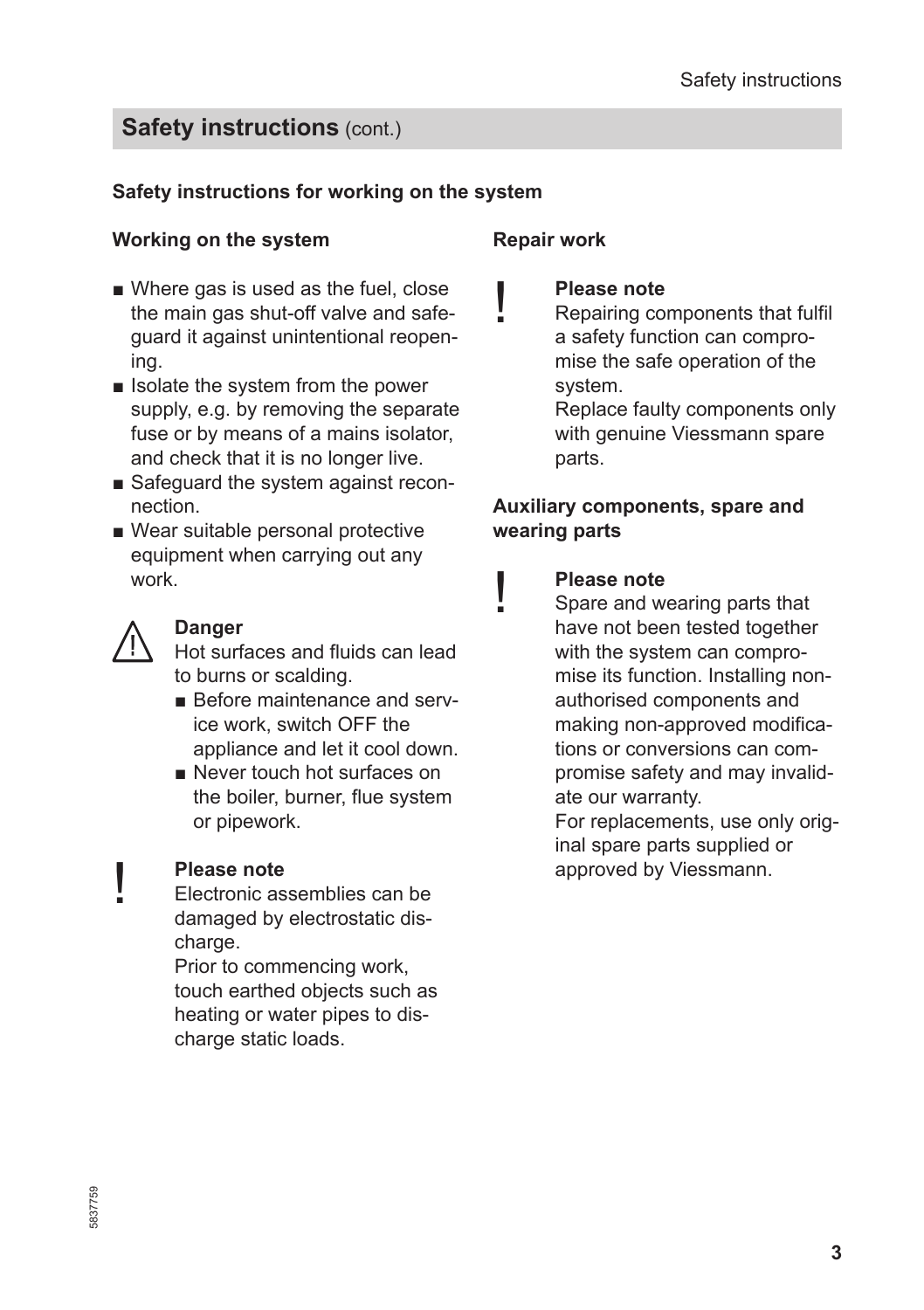# **Safety instructions** (cont.)

### **Safety instructions for operating the system**

### **If you smell gas**



### **Danger**

Escaping gas can lead to explosions which may result in serious injury.

- Do not smoke. Prevent naked flames and sparks. Never switch lights or electrical appliances on or off.
- Close the gas shut-off valve.
- Open windows and doors.
- Evacuate any people from the danger zone.
- Notify your gas or electricity supply utility from outside the building.
- Have the power supply to the building shut off from a safe place (outside the building).

### **If you smell flue gas**



### **Danger**

Flue gas can lead to life threatening poisoning.

- Shut down the heating system.
- Ventilate the installation site.
- Close doors to living spaces to prevent flue gases from spreading.

#### **What to do if water escapes from the appliance**



#### **Danger**

If water escapes from the appliance there is a risk of electrocution.

Switch OFF the heating system at the external isolator (e.g. fuse box, domestic distribution board).



#### **Danger**

If water escapes from the appliance there is a risk of scalding. Never touch hot heating water.

### **Condensate**



### **Danger**

Contact with condensate can be harmful to health.

Never let condensate touch your skin or eyes and do not swallow it.

### **Flue systems and combustion air**

Ensure that flue systems are clear and cannot be sealed, for instance due to accumulation of condensate or other external causes.

Ensure an adequate supply of combustion air.

Inform system users that subsequent modifications to the building characteristics are not permissible (e.g. cable/ pipework routing, cladding or partitions).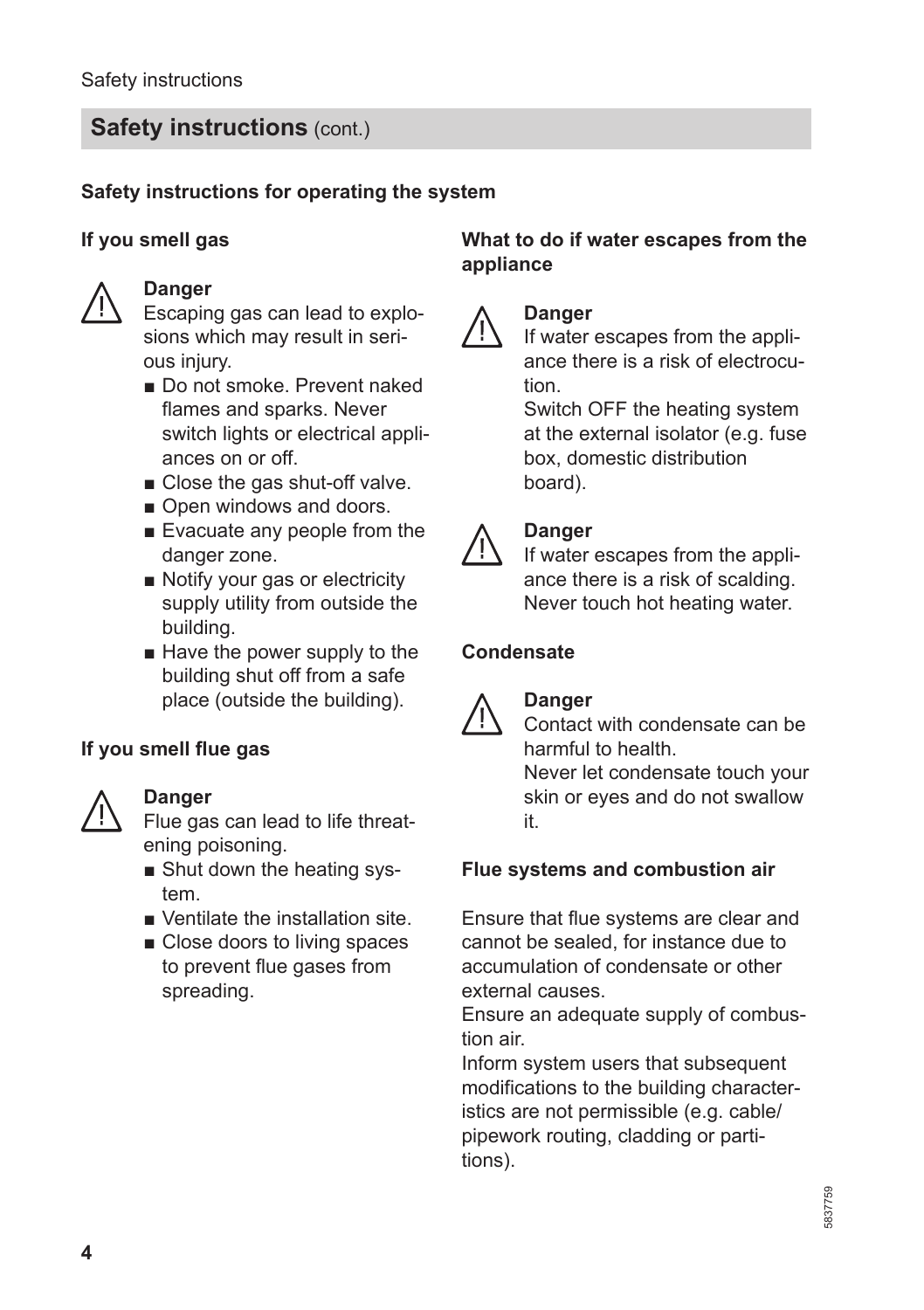# **Safety instructions** (cont.)



### **Danger**

Leaking or blocked flue systems, or an inadequate supply of combustion air can cause life threatening poisoning from carbon monoxide in the flue gas. Ensure the flue system is in good working order. Vents for supplying combustion air must be non-sealable.

### **Extractors**

Operating appliances that exhaust air to the outside (extractor hoods, extractors, air conditioning units, etc.) can create negative pressure. If the boiler is operated at the same time, this can lead to a reverse flow of flue gas.



### **Danger**

The simultaneous operation of the boiler and appliances that exhausts air to the outside can result in life threatening poisoning due to a reverse flow of flue gas.

Fit an interlock circuit or take suitable steps to ensure an adequate supply of combustion air.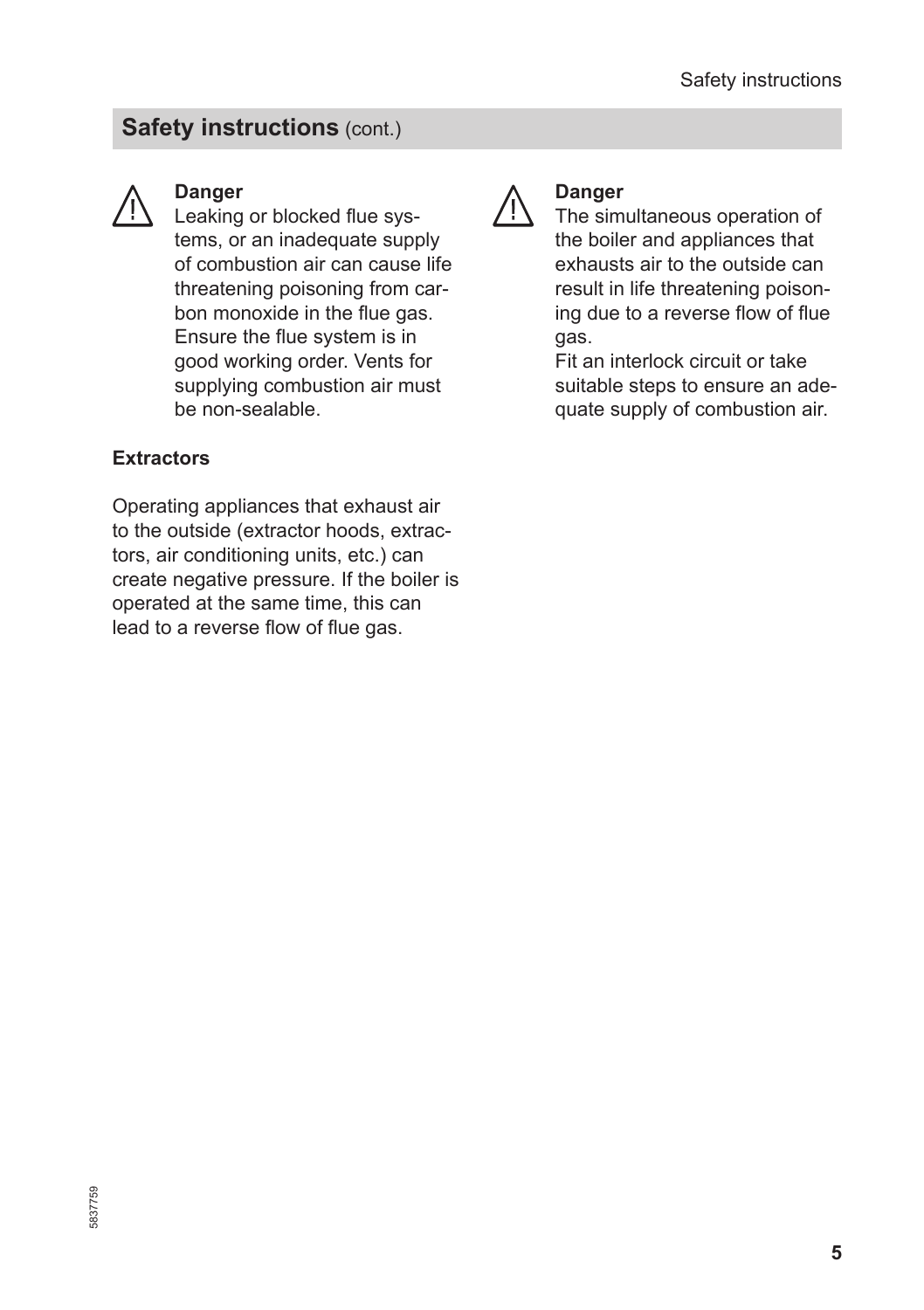### Index

# Index

# **Service instructions**

| <b>Information</b> |  |
|--------------------|--|
|                    |  |
|                    |  |
|                    |  |
|                    |  |

#### **Installation instructions**  $\mathbf{A} = \mathbf{H} - \mathbf{A}$  $\overline{\phantom{a}}$  $\overline{\phantom{a}}$  $\overline{\phantom{a}}$

| Preparing for installation |  |
|----------------------------|--|
|                            |  |

### Installation sequence

# **Service instructions**

| Commissioning and adjustment |  |
|------------------------------|--|
|                              |  |
|                              |  |
|                              |  |
|                              |  |

### Troubleshooting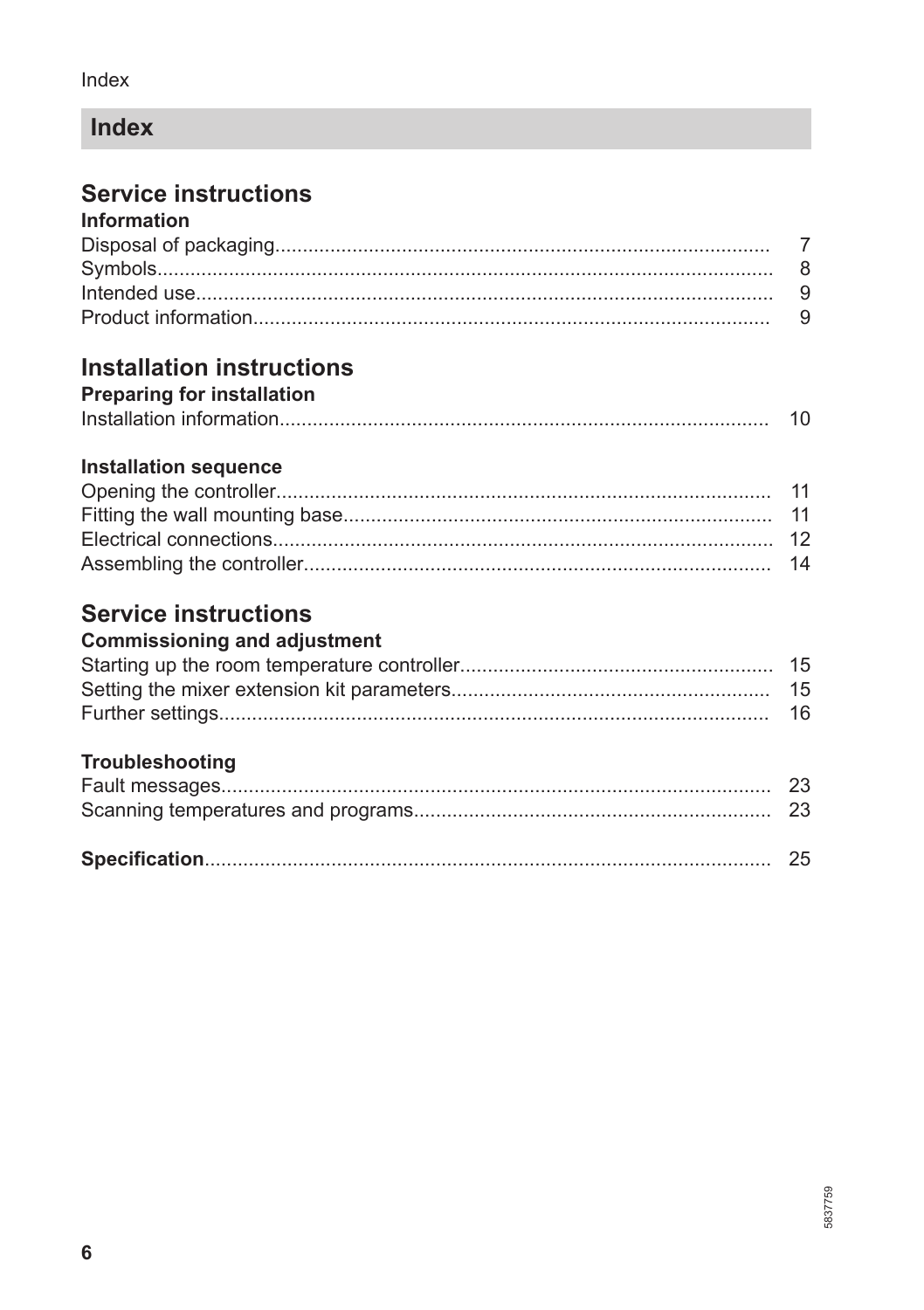# <span id="page-6-0"></span>**Disposal of packaging**

Please dispose of packaging waste in line with statutory regulations.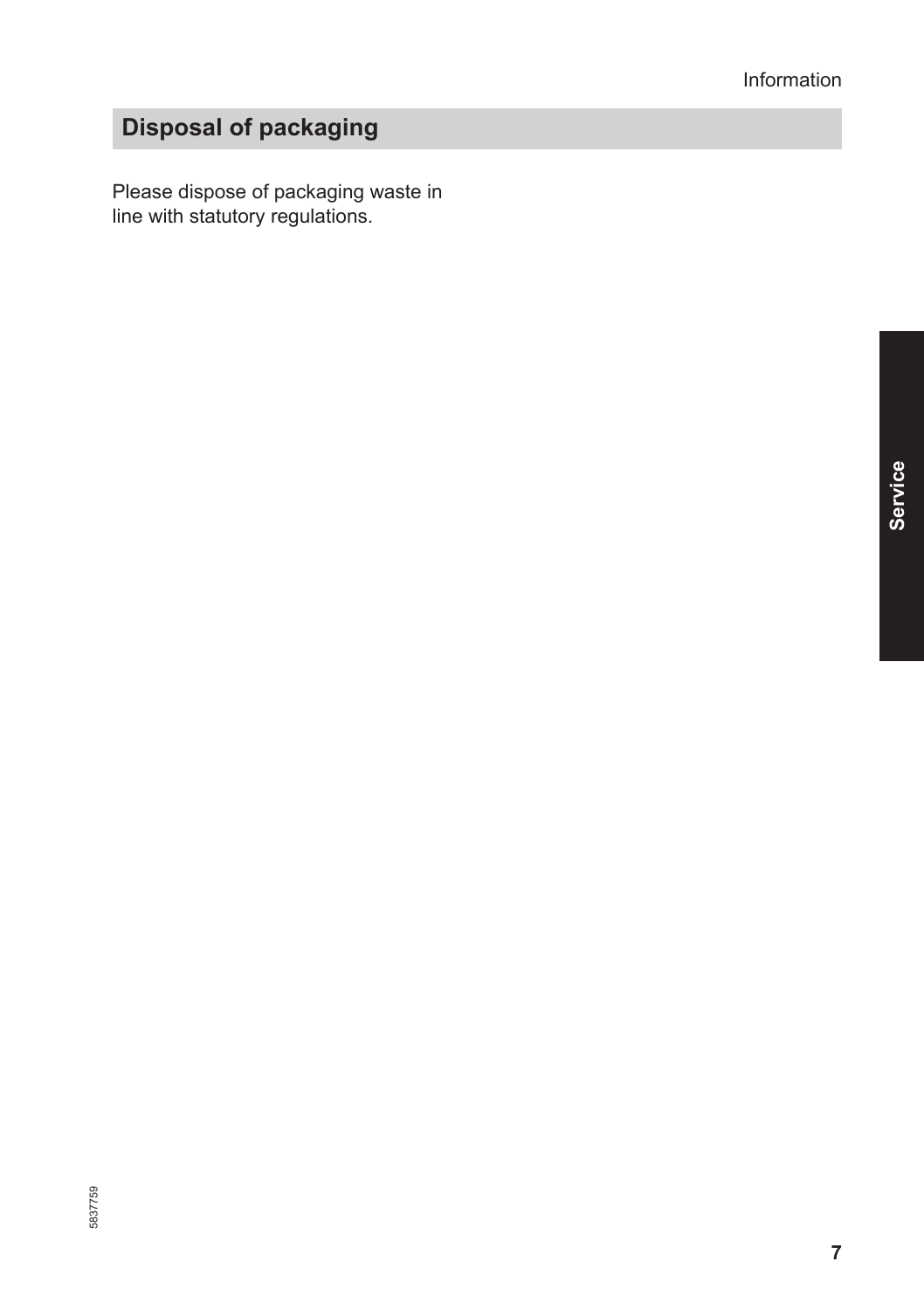### <span id="page-7-0"></span>Information

# **Symbols**

| Sym-<br>bol       | <b>Meaning</b>                                                                                               |
|-------------------|--------------------------------------------------------------------------------------------------------------|
|                   | Reference to other document<br>containing further information                                                |
| 1.                | Step in a diagram:<br>The numbers correspond to<br>the order in which the steps<br>are carried out.          |
|                   | Warning of material losses and<br>environmental pollution                                                    |
| $\bm{\mathit{h}}$ | Live electrical area                                                                                         |
|                   | Pay particular attention.                                                                                    |
|                   | Component must audibly<br>click into place.<br>or<br>■ Acoustic signal                                       |
|                   | Fit new component.<br>or<br>In conjunction with a tool:<br>Clean the surface.                                |
|                   | Dispose of component correct-<br>ly.                                                                         |
|                   | Dispose of component at a<br>suitable collection point. Do<br>not dispose of component in<br>domestic waste. |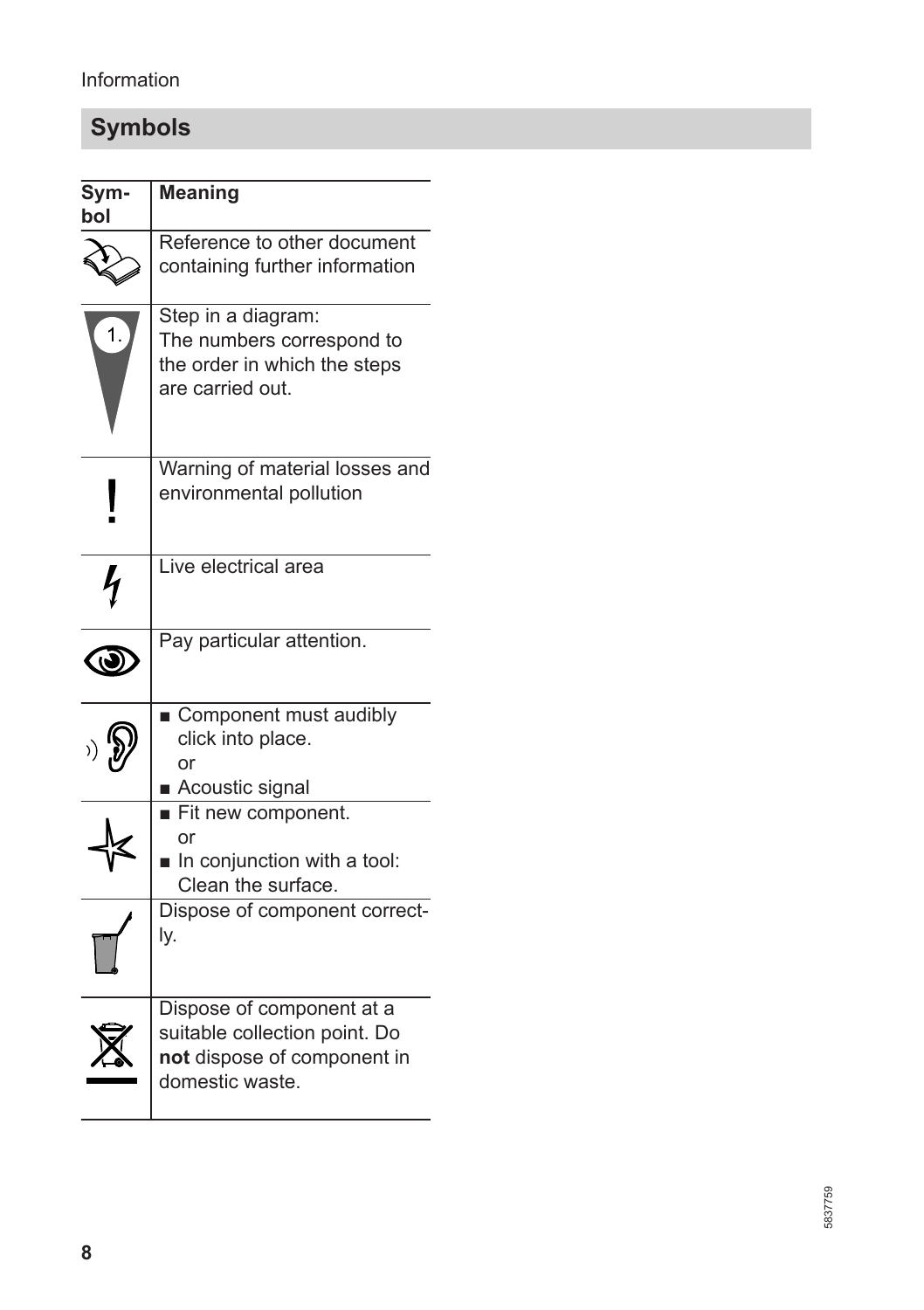Information

<span id="page-8-0"></span>The appliance is intended solely for installation and operation in sealed unvented heating systems that comply with EN 12828, with due attention paid to the associated installation, service and operating instructions. It is only designed for heating up heating water that is of potable water quality.

Intended use presupposes that a fixed installation in conjunction with permissible, system-specific components has been carried out.

Commercial or industrial usage for a purpose other than heating the building or DHW shall be deemed inappropriate. Any usage beyond this must be approved by the manufacturer in each individual case.

Incorrect usage or operation of the appliance (e.g. the appliance being opened by the system user) is prohibited and will result in an exclusion of liability. Incorrect usage also occurs if the components in the heating system are modified from their intended use (e.g. if the flue gas and ventilation air paths are sealed).

# **Product information**

Room temperature controller

- For room temperature-dependent mode or weather-compensated mode of the heat generator. Weather-compensated mode in conjunction with an outside temperature sensor (separate accessories).
- For controlling a heating circuit without a mixer and/or a heating circuit with a mixer in conjunction with the OpenTherm mixer extension kit (separate accessories).

Room temperature-dependent mode or weather-compensated mode in conjunction with an outside temperature sensor (separate accessories).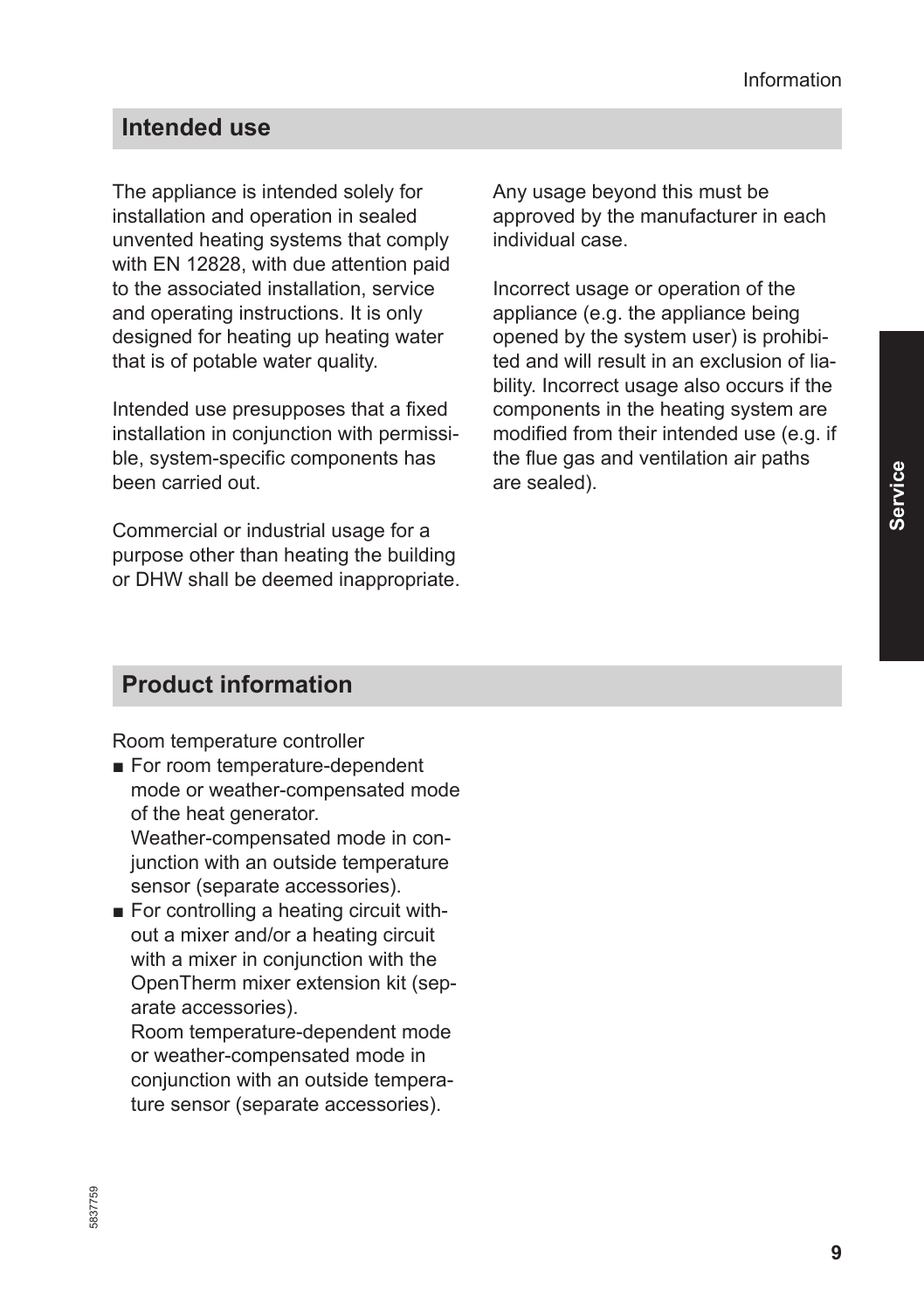# <span id="page-9-0"></span>**Installation information**

# **Installation location for room temperature-dependent mode**

- On an internal wall in the main living room, approx. 1.5 m above the floor
- Not next to windows or doors
- Not above radiators
- Not between shelves, in recesses, etc.
- Not near heat sources (direct insolation, fireplace, TV set, etc.)

### *Note on operation as a room temperature controller*

*Do not install further control devices in the main living room. If the radiators are equipped with thermostatic valves, these must always be fully open.*

# **Installation location for weather-compensated mode**

The device can be installed anywhere in the room.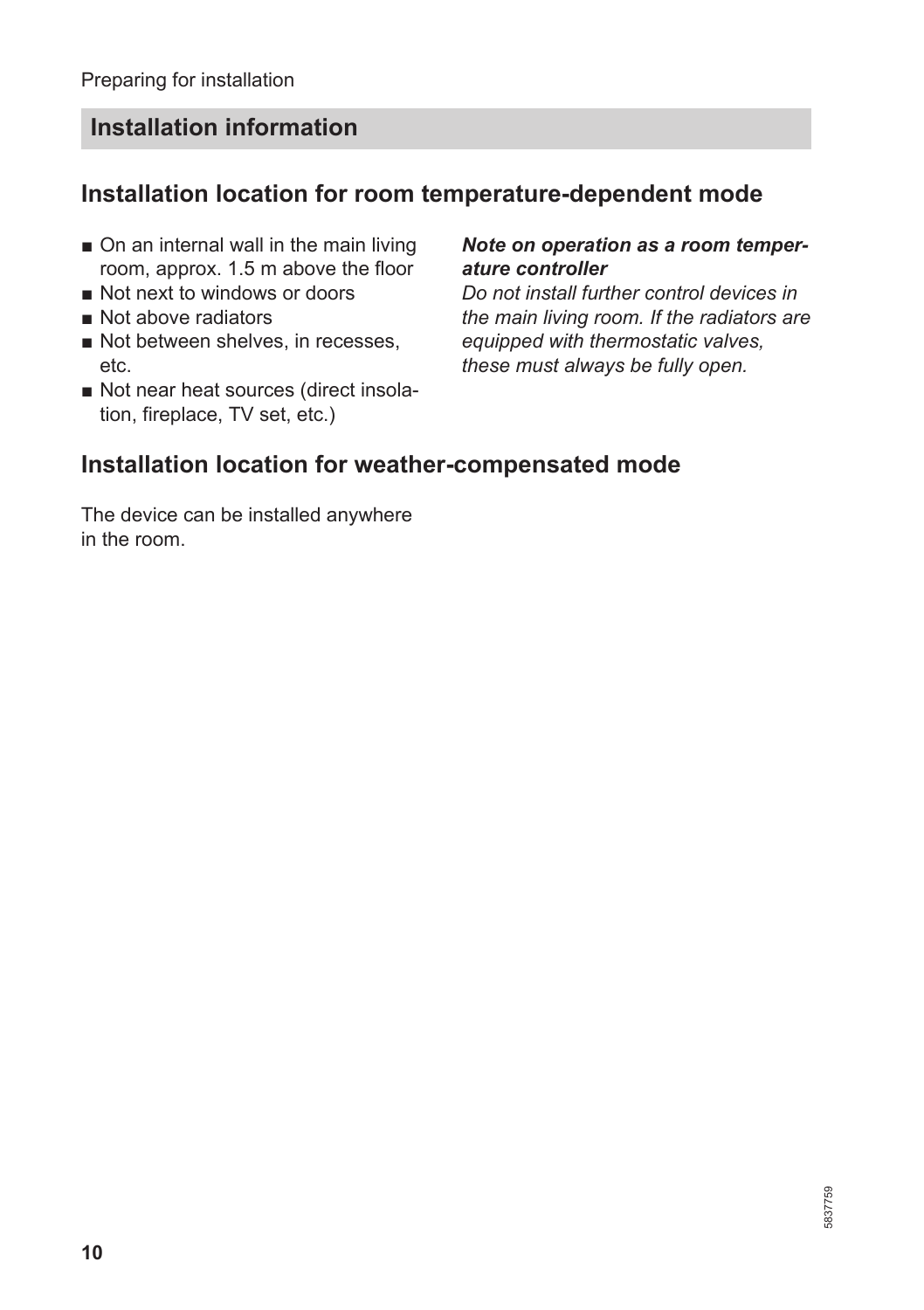# <span id="page-10-0"></span>**Opening the controller**



**Fitting the wall mounting base**

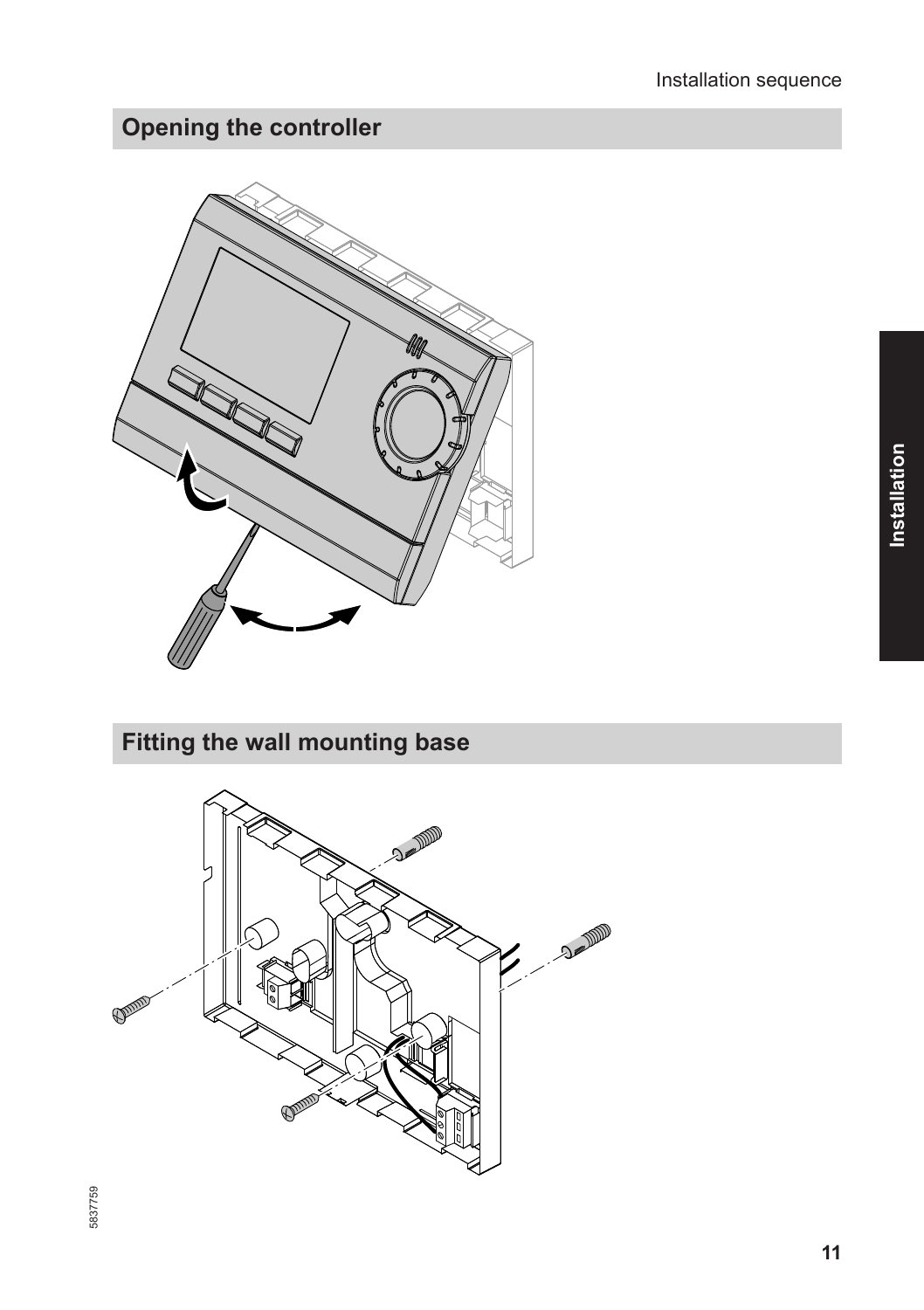# <span id="page-11-0"></span>**Electrical connections**

# **Connection to the heat generator control unit**



- A Boiler control unit
- $\overline{B}$  Terminals on the control unit
- C Outside temperature sensor
- 
- Recommended connecting cable<br>■ 2-core cable for extra low voltage
- D Room temperature controller
- $(E)$  Input for on-site switching contact
- F Remove jumper when connecting.
	-

### **Please note**

Incorrect connection will damage the room temperature controller.

Do **not** connect the room temperature controller to plug 96.

### **Connecting the on-site switching contact**

Connection at terminals 7 and 8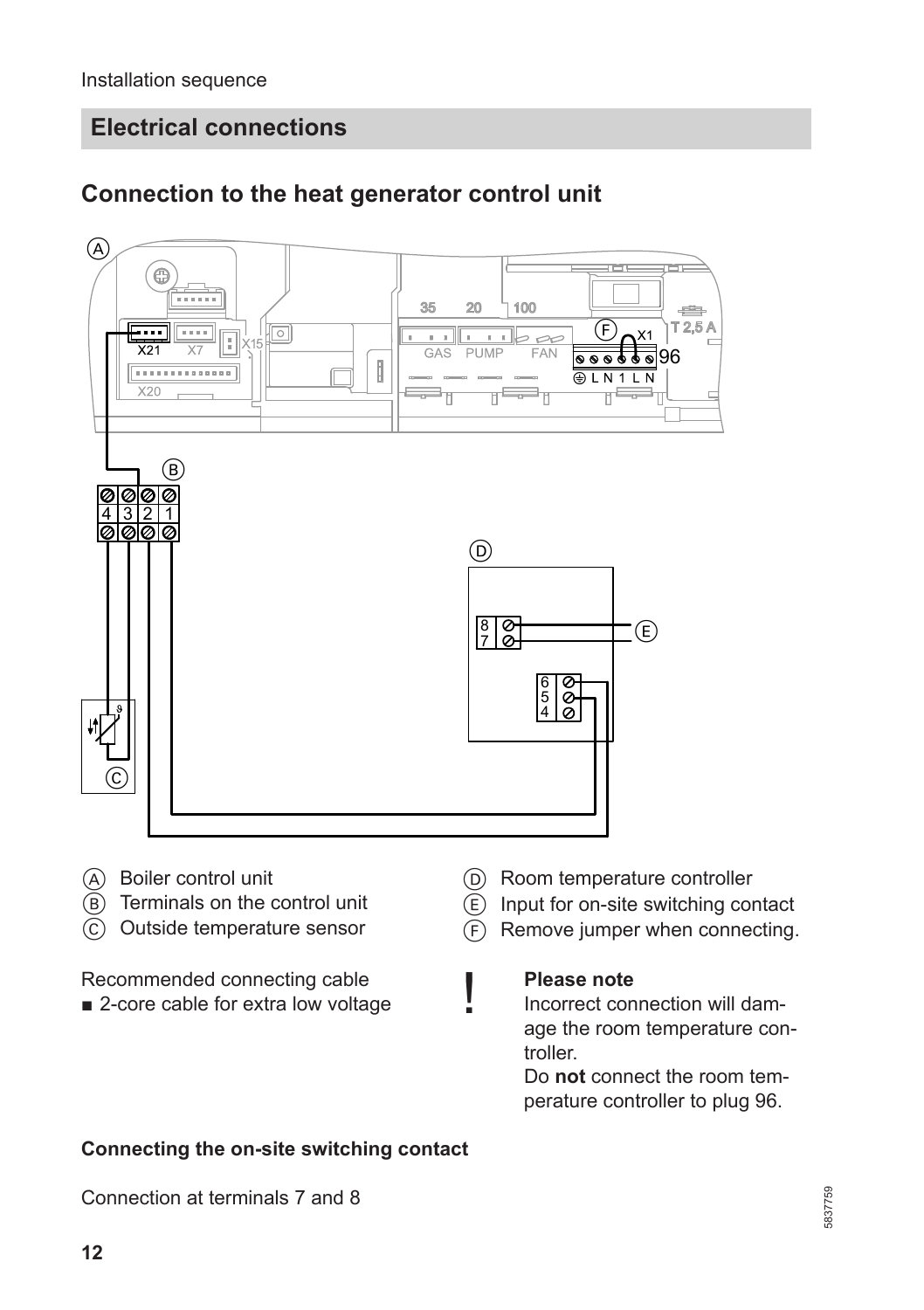# **Electrical connections** (cont.)

On-site switching contact: Floating contact, electrically isolated

The following functions can be connected:

- Window contact (operation with frost protection temperature when contact is open)
- Telephone contact (telephone remote switch)
- Presence detector (switching contact)



# **Connection to mixer extension kit**

- A Boiler control unit
- $(\widehat{B})$  Terminals on the control unit
- C Outside temperature sensor
- D Mixer extension kit
- $(E)$  Room temperature controller for heating circuit without mixer
- F Room temperature controller for heating circuit with mixer
- G Input for on-site switching contact

Ы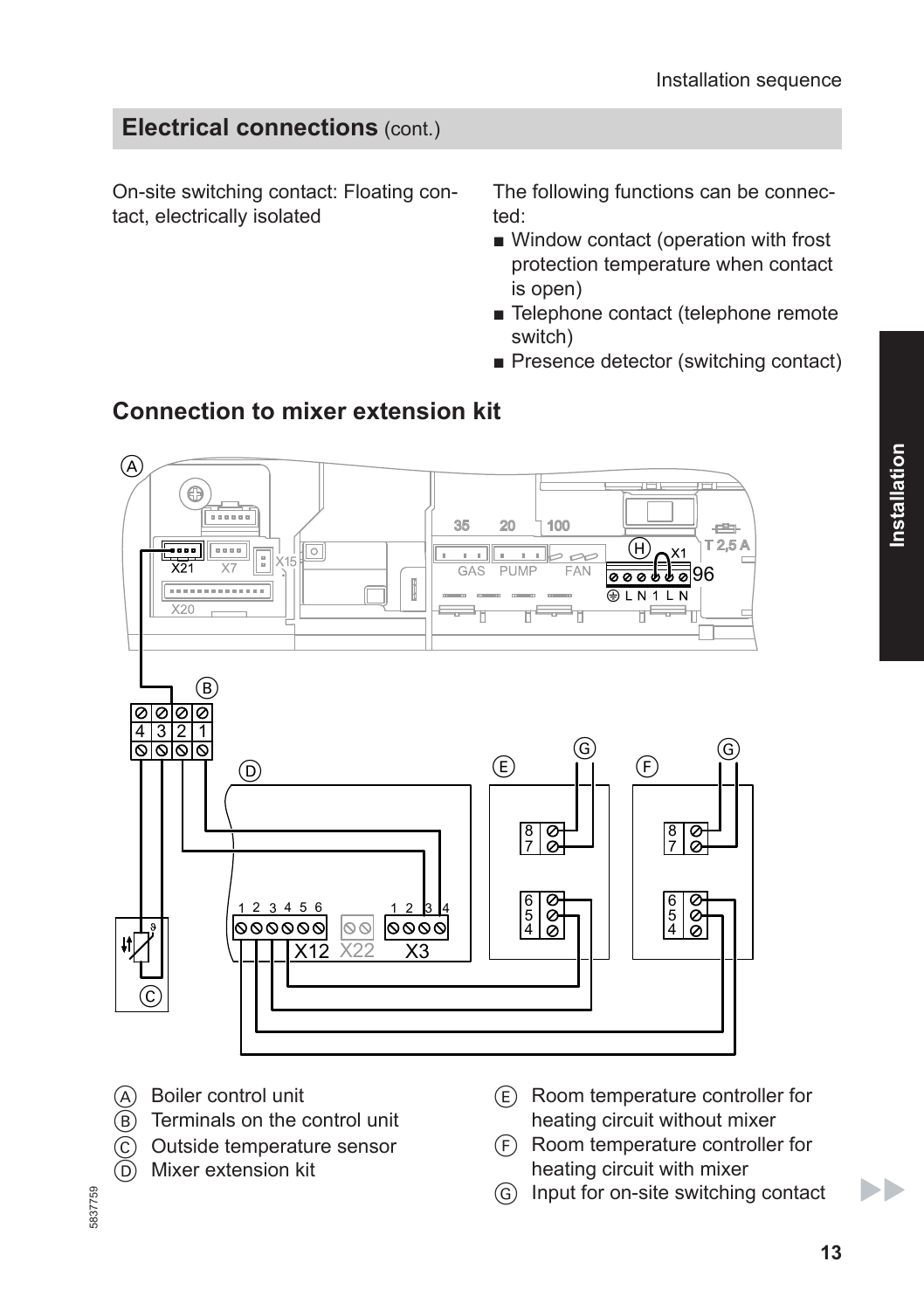### <span id="page-13-0"></span>**Electrical connections** (cont.)

- (H) Jumper
- **1.** Connect the heat generator control unit and the room temperature controller.

### **Connecting the on-site switching contact**

Connection at terminals 7 and 8 On-site switching contact: Floating contact, electrically isolated

The following functions can be connected:

**2.** Remove jumper  $(H)$ .

- Window contact (operation with frost protection temperature when contact is open)
- Telephone contact (telephone remote switch)
- Presence detector (switching contact)

# **Assembling the controller**

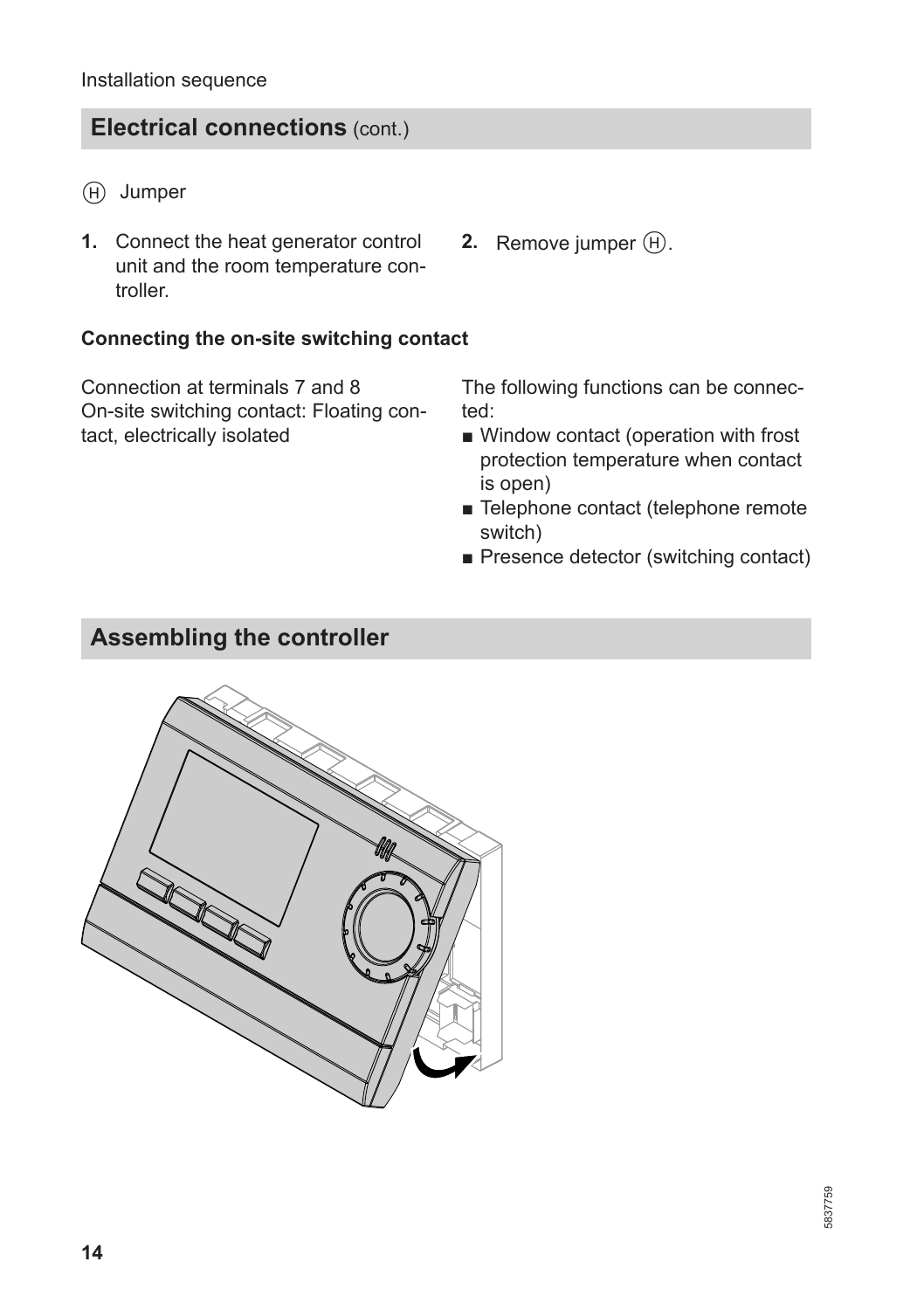# <span id="page-14-0"></span>**Starting up the room temperature controller**

### *Information on language setting*

*If a particular language is not available, set the operating language to English.*

*Available languages:*

- *■ German*
- *■ Danish*
- *■ English*
- *■ French*
- *■ Italian*
- *■ Dutch*
- *■ Polish*
- *■ Spanish*
- *■ Czech*
- *■ Turkish*
- *■ Hungarian*
- **1.** Turn on the ON/OFF switch on the boiler control unit.

The following information appears in sequence:

- Segment test (all symbols are displayed)
- Equipment code and software version (10.64 or 10.65)
- **"OPEN THERM"** If **"0 - 10 V"** appears here, select **"OPEN THERM"**. See page [18.](#page-17-0)
- If **"OT CONTROL"** flashes, enter the following settings:
- **2.** Change settings with **+/-** or the rotary selector, and confirm with **OK**.
	- Select the operating mode:
		- For room temperature-dependent mode: **"ROOM-CON-TROL"**
		- For weather-compensated mode: **"OT CONTROL"** An outside temperature sensor must be connected to the boiler control unit.
	- **"LANGUAGE"**
	- **"YEAR"**
	- **"MONTH"**
	- **"DAY"**
	- **"HOUR"**
	- **"MINUTE"**

Commissioning is complete when the current room temperature appears. For further settings, see page [16.](#page-15-0)

### *Note*

*The automatic summer/wintertime changeover can be set under "SU/WI RULE".*



# **Setting the mixer extension kit parameters**

# **Calling up and changing parameters**

Display and adjustment are made on the room temperature controller.

- 2. Use  $\leftarrow$  /  $\rightarrow$  to select **"SETTINGS"**.
- **03. OK** to confirm

**01.** Press **MODE**.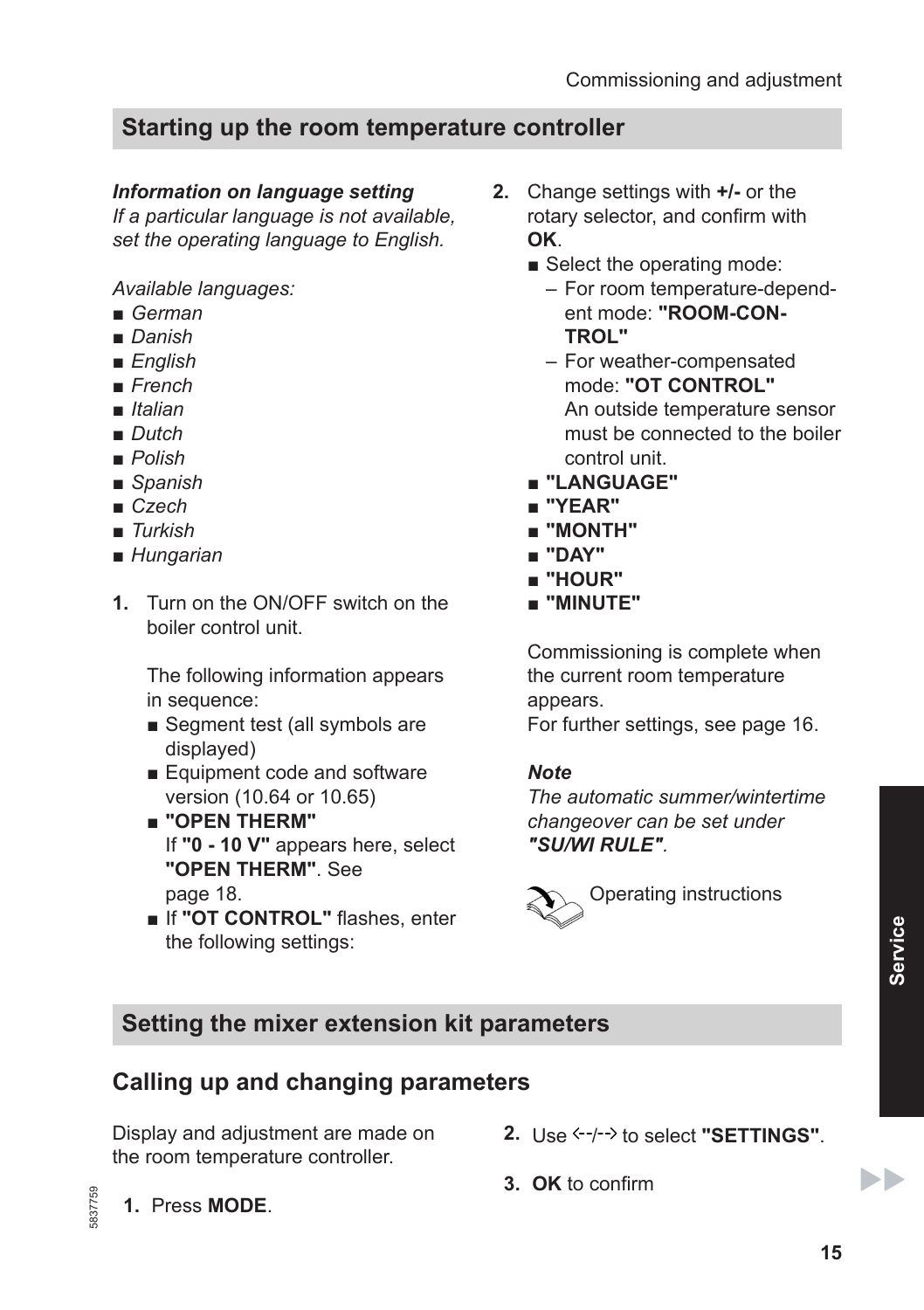### <span id="page-15-0"></span>Commissioning and adjustment

# **Setting the mixer extension kit parameters (cont.)**

- **4.** Use  $\leftarrow$  / to select **"SERVICE"**.
- **05. OK** to confirm
- **6.** Use  $\leftarrow$  / to select **"TSP-PARAM-ETER"**.
- **07. OK** to confirm
- **8.** Use  $\leftarrow$   $\rightarrow$  to select the required parameter.



# **Further settings**

- **1.** Press **MODE**.
- 2. Use  $\leftarrow$ -/--> to select "SETTINGS".
- **3. OK** to confirm
- 4. Use  $\leftarrow$  / to select **"SERVICE"**.

# **Temperature balancing (wall compensation)**

If the controller is mounted in an unfavourable installation location, the room temperature displayed may deviate from the actual room temperature. The temperature deviation can be adjusted with a correction value.

1. Use  $\leftarrow$   $\rightarrow$  to select **"WALL COMP"**.

- **5. OK** to confirm
- **6.** Use  $\left\langle \frac{-1}{2} \right\rangle$  to select the required setting. See following chapter.

**3.** Use +/- or the rotary selector to set the required corrected temperature.

**7. OK** to confirm

**2. OK** to confirm

**4. OK** to confirm

**09. OK** to confirm

- **10.** Set the required value with +/-.
- **11. OK** to confirm

5837759 5837759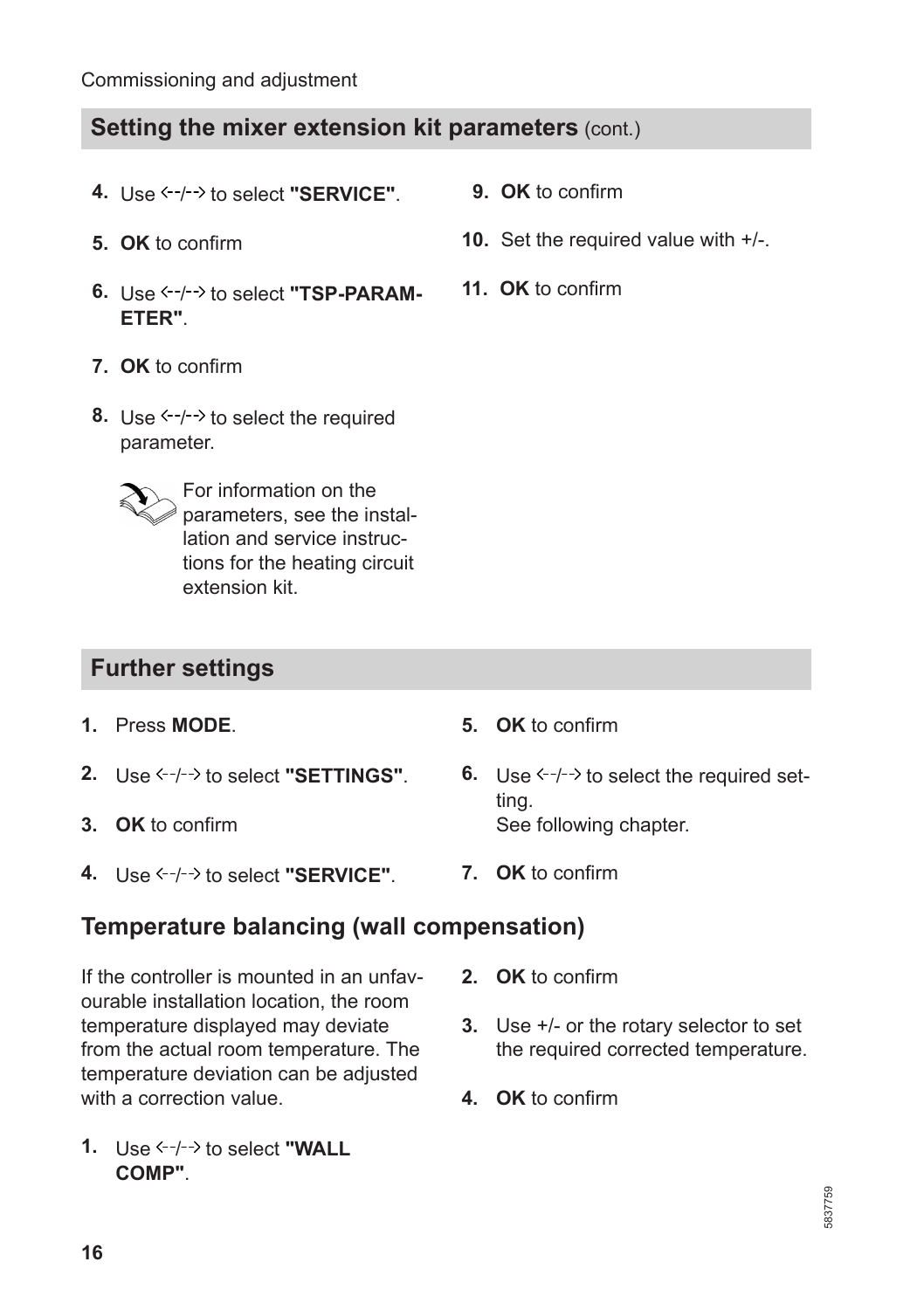# **Start optimisation**

Only for room temperature-dependent mode: The controller uses the difference between the set and actual room temperatures to determine how far in advance to set the central heating start time. This ensures that the set room temperature is achieved at the beginning of the set time phase. Example: With a temperature differential of 6 K and a setting of 5 min/K, central heating starts 30 min earlier. Factory setting 00 (no start optimisation)

- 1. Use  $\leftarrow$  /  $\rightarrow$  to select **"OPTIMISE"**.
- **2. OK** to confirm
- **3.** Use +/- or the rotary selector to set the required optimisation value in min/K.
- **4. OK** to confirm

# **External input**

- 1. Use  $\left\langle \frac{-1}{2} \right\rangle$  to select **"EXT INPUT"**.
- **2. OK** to confirm

**3.** Use +/- or the rotary selector to set the required function. See the table below.

### **Set "EXT INPUT" according to the connected function:**

| <b>Setting</b>                                |
|-----------------------------------------------|
| <b>"UNUSED INPUT"</b>                         |
| "WINDOW SWITCH"                               |
|                                               |
|                                               |
| "PHONE SWITCH"                                |
| Further settings:                             |
| Required set room temperature                 |
| Required runtime                              |
| The function can be terminated with "OFF" be- |
| fore the set time has elapsed.                |
| "PRESENCE DETECTOR"                           |
| Further settings:                             |
| Required set room temperature                 |
| Do not adjust                                 |
|                                               |

**Service**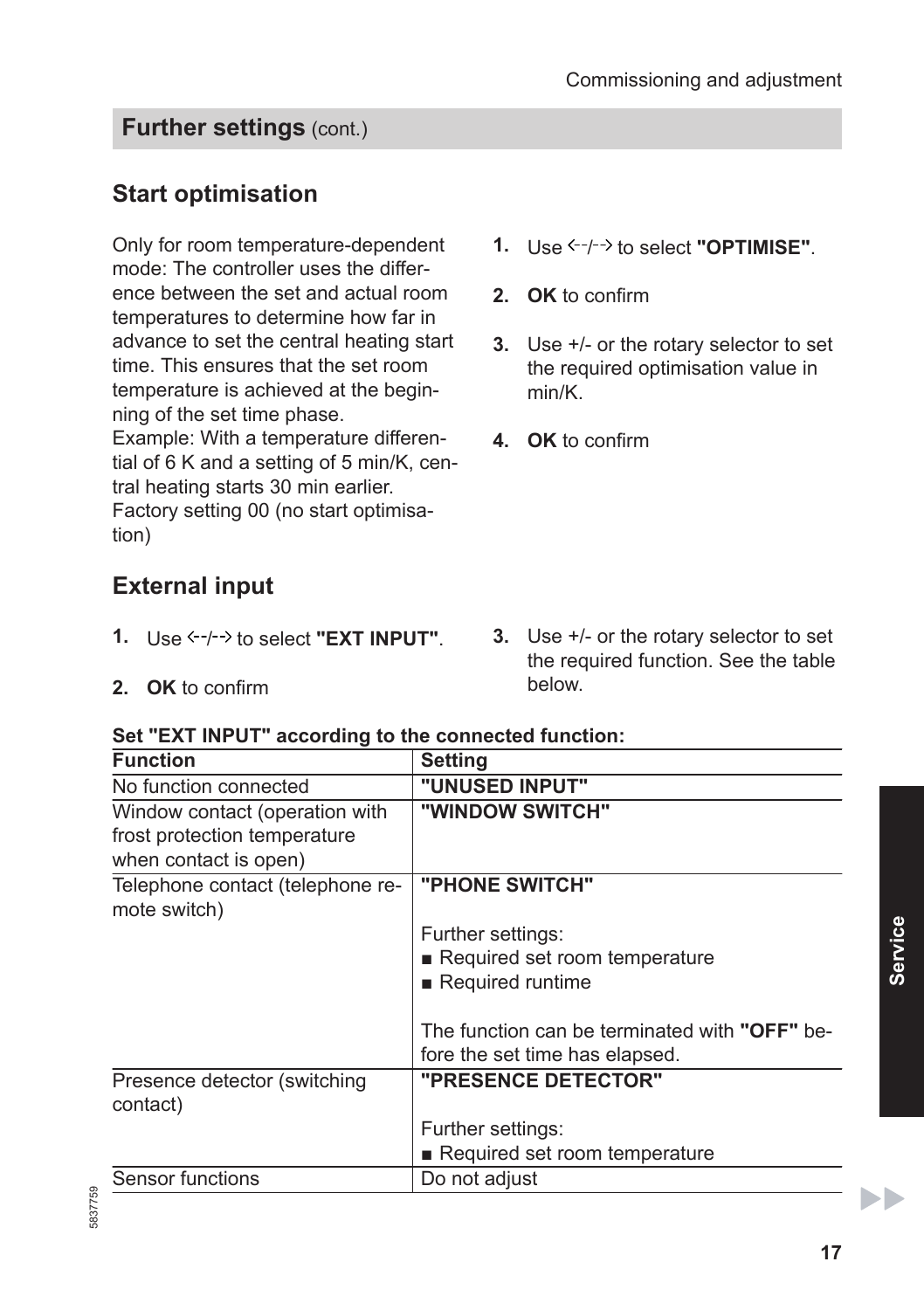<span id="page-17-0"></span>

# **Device type**

The factory setting for **"DEVICE TYPE"** is **"OPEN THERM"**. If this is not the case, set **"OPEN THERM"**.

1. Use  $\left\langle \frac{-1}{2} \right\rangle$  to select **"DEVICE TYPE"**.

# **Control characteristics**

Various parameters for control characteristics can be changed, depending on the selected operating mode. See following chapter.

- **1.** Use  $\left\langle \frac{-1}{2} \right\rangle$  to select **"CONTROL"**.
- **2. OK** to confirm
- **3.** Use  $\leftarrow$ -/ $\rightarrow$  to select the following, depending on the operating mode:
	- **"ROOM-CONTROL"** for room temperature-dependent mode
	- **"OT CONTROL"** for weathercompensated mode

### **4. OK** to confirm **5.** If possible, enter further settings and confirm with **OK**.

- **2. OK** to confirm
- **3.** Use +/- or the rotary selector to select **"OPEN THERM"**.
- **4. OK** to confirm
- **4. OK** to confirm. The first adjustable parameter is displayed.
- **5.** Use +/- or the rotary selector to set the required value.
- **6. OK** to confirm. The display switches to the next parameter.

# **Settings for weather-compensated mode ("OT CONTROL")**

### **Heating curve**

The heating curve can be changed with the following parameters:

- Low end (heating flow temperature at outside temperature + 20 °C)
- End point (heating flow temperature at outside temperature - 15 °C)
- Shift (setback in reduced mode)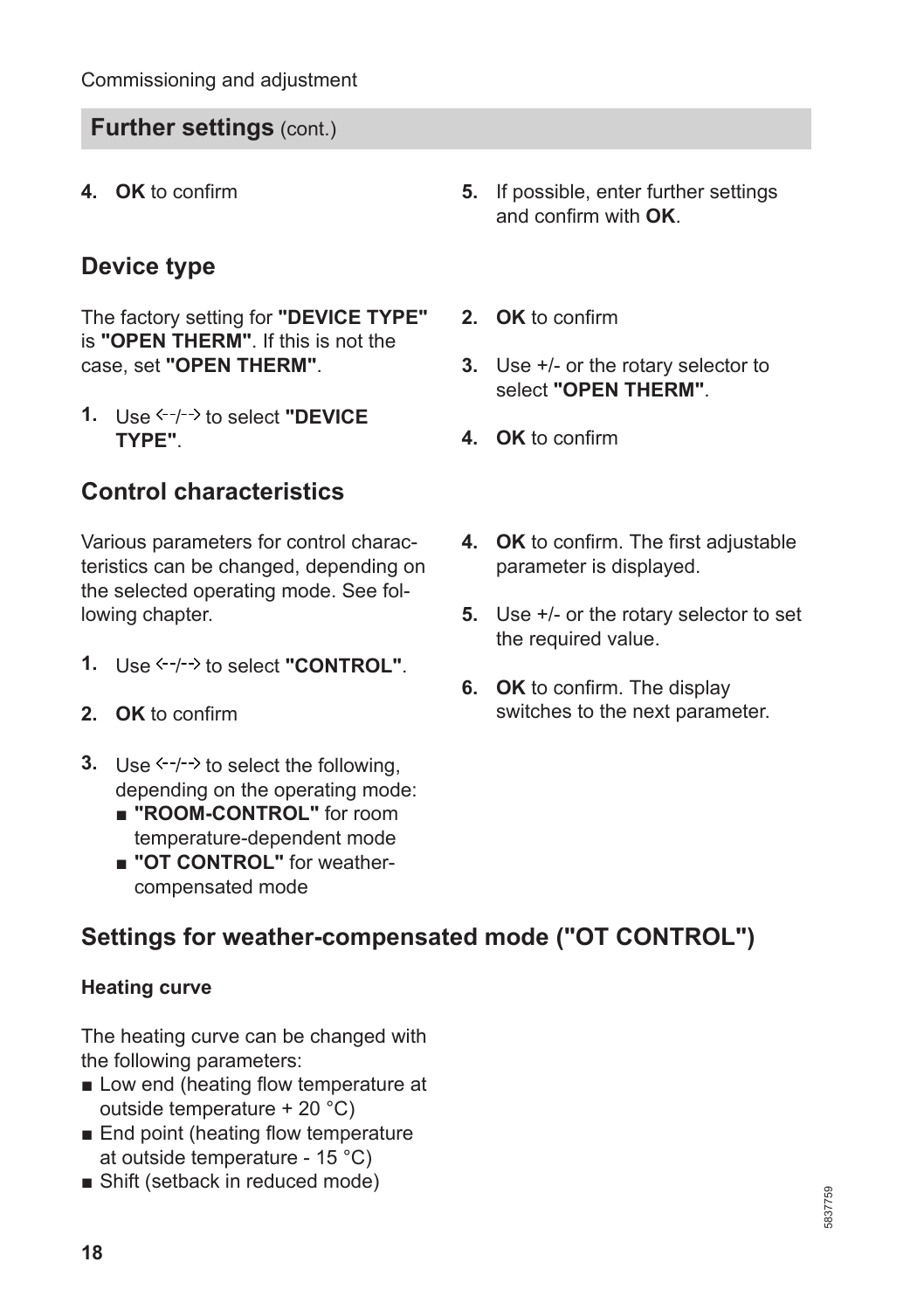

| <b>Parameter</b> | <b>Setting range</b> | <b>Delivered condition</b> |
|------------------|----------------------|----------------------------|
| Low end $(A)$    | l 10 - 40 °C         | 25 °C                      |
| End point $(B)$  | $25 - 90 °C$         | 60 °C                      |
| Shift            | 5 - 35 K             | 25 K                       |

The heating curve is limited at the upper end by the maximum flow temperature (**"MAX TEMP"**).

### *Note*

5837759

*If the room temperature controller acts on 2 heating circuits (heating circuit with mixer and heating circuit without mixer), 2 heating curves can be set.*

- *■ Heating curve 1 acts on the heating circuit without mixer.*
- *Heating curve 2 acts on the heating circuit with mixer.*
- *■ The set switching times act on both heating circuits.*

### **Maximum flow temperature limit**

To limit the heating curve at the upper end.

**"MAX TEMP"** adjustable from 0 - 90 °C Factory setting 90 °C

### **Room influence factor**

If the actual room temperature deviates too much from the set room temperature, the set flow temperature can be raised by a factor per 1 K deviation. The higher the value for **"ROOM INFLUENCE"**, the greater the increase in the set flow temperature. **"ROOM INFLUENCE"** adjustable from  $0 - 10$ Delivered condition 0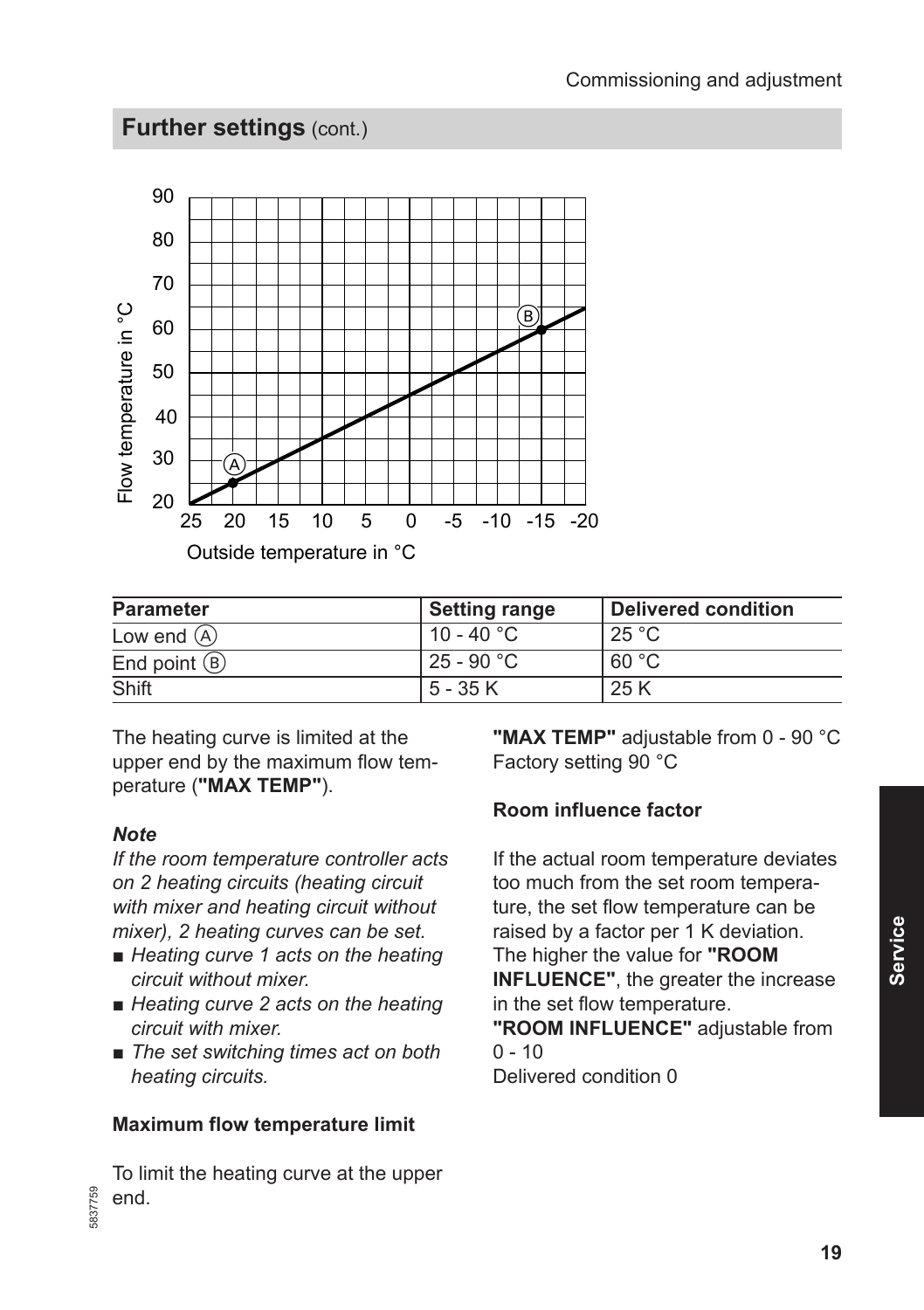Commissioning and adjustment

**Further settings (cont.)** 

### **Heating limit**

Heating mode ends when the set outside temperature (**"HEATING OFF AT"**) is reached.

**"HEATING OFF AT"** adjustable from  $15 - 25 °C$ Delivered condition **- -**

### **Settings for room temperature-dependent mode ("ROOM-CON-TROL")**

Depending on the set and actual room temperatures, the required flow temperature is determined and transmitted to the heat generator control unit.

#### **Maximum flow temperature limit**

To limit the set flow temperature at the upper end. **"MAX TEMP"** adjustable from 0 - 90 °C Factory setting 90 °C

### **Selecting the set flow temperature change via P value**

With the **"P-BAND"** setting, the change characteristics of the flow temperature are influenced subject to the actual room temperature and the set max. flow temperature.

**"P-BAND"** adjustable from 1.0 - 2.0 K Factory setting 1.6 K

Example:

- $\blacksquare$  Max. flow temperature 80 °C (factory setting)
- Set room temperature 20 °C
- Stop hysteresis 0.4 K (fixed)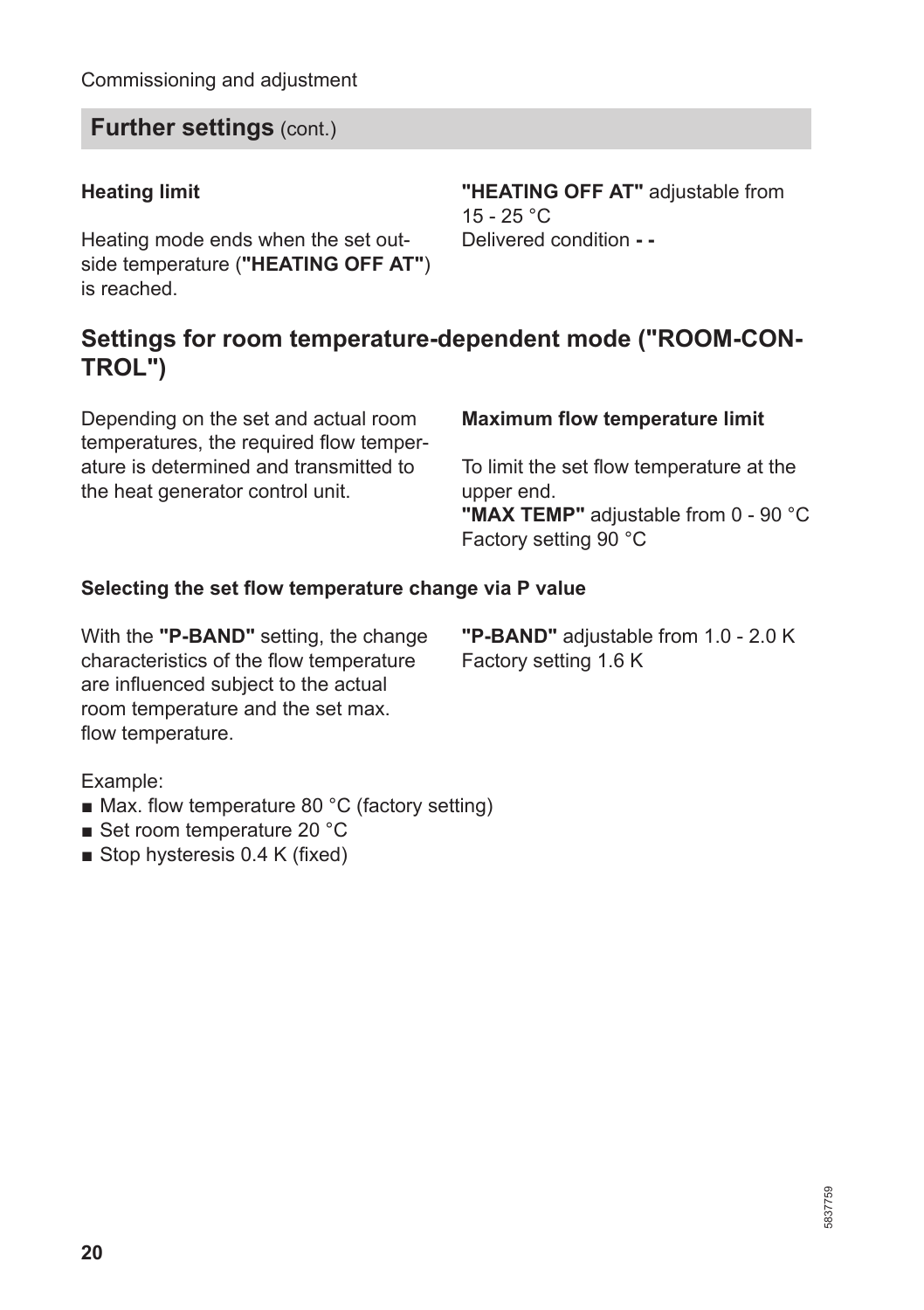

- $(A)$  P 1.0 K
- $\overline{B}$  P 2.0 K
- $(C)$  P 1.6 K (factory setting)

### **Setting the I component time**

With the **"I-TERM"** setting, the change characteristics of the flow temperature are recorded during a set period. **"I-TERM"** adjustable from 2 - 15 min Factory setting 10 min

# **Setting the service interval**

#### **"MONTHS BEFORE NEXT SERVICE"** adjustable from 1 - 60

 $\blacksquare$  If the actual room temperature is < the set room temperature and the actual room temperature has not increased during the I-time, the set flow temperature is increased by 1 K.

■ If the actual room temperature is > the set room temperature and the actual room temperature has not decreased during the I-time, the set flow temperature is reduced by 1 K.

Factory setting **00**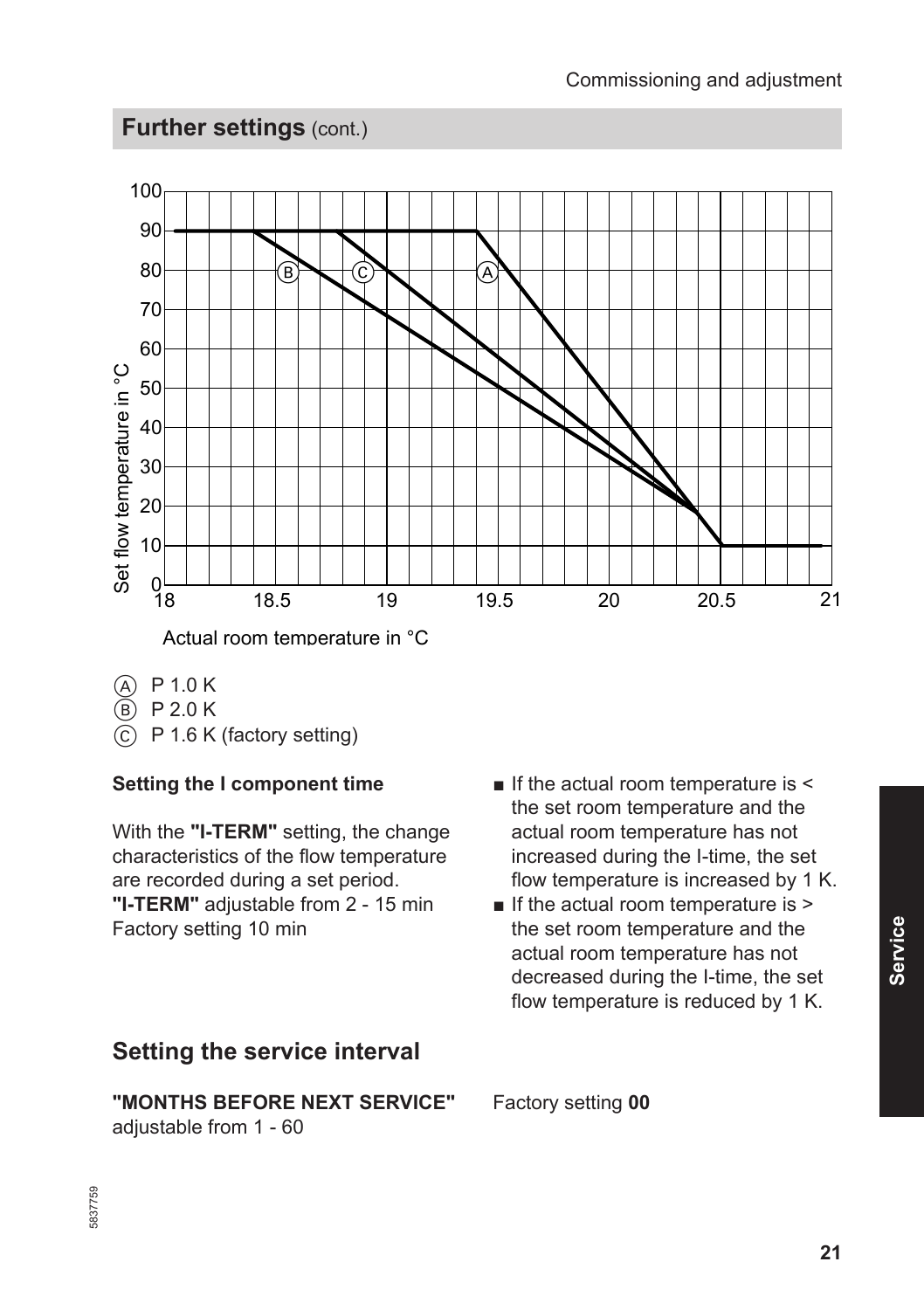Commissioning and adjustment

**Further settings (cont.)** 

# **Soft start**

The **"SOFT START"** function is not active.

# **Emissions test function**

The **"CHIMNEY SWEEP"** function is not active.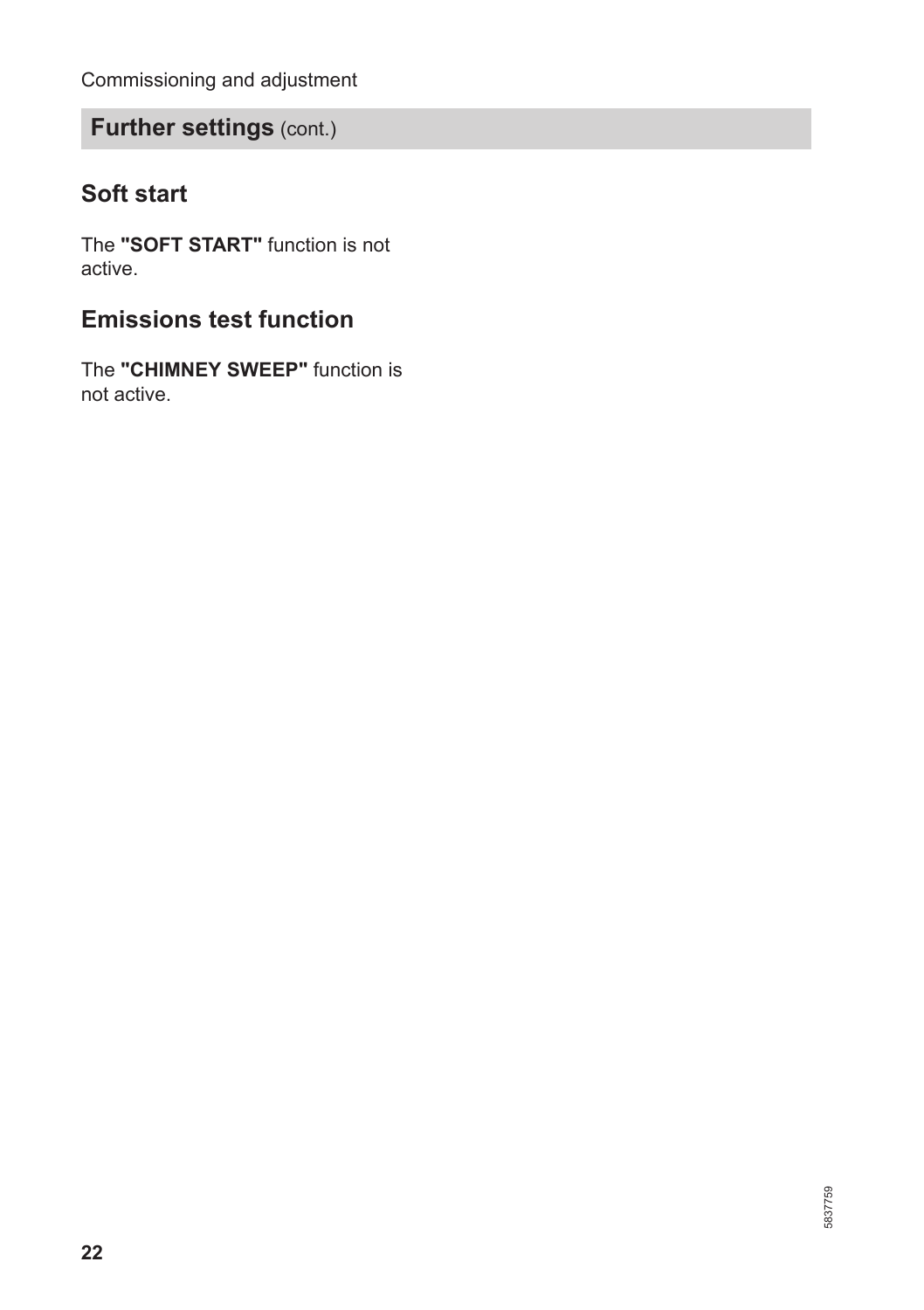# <span id="page-22-0"></span>**Fault messages**

If a fault occurs, the display shows **"ERROR"**.

Press **INFO** to show the fault message.

| <b>Fault message</b>   | <b>Meaning</b>                                     |
|------------------------|----------------------------------------------------|
| "ERROR OUTSIDE TEMPER- | Short circuit/lead break, outside temperature sen- |
| <b>ATURE"</b>          | sor                                                |
| "ERROR - FLAME"        | No flame signal                                    |
| "ERROR - WATER TEMP"   | Temperature limiter has responded                  |

#### *Note*

*Fault messages which are displayed as a fault code can be found in the installation and service instructions for the heat generator.*

*For messages "ERROR D0" to "ERROR D5", see the installation and service instructions for the mixer extension kit.*

### **Scanning temperatures and programs**

Press **INFO** to select the required scan. Depending on the system configuration, not all scans are displayed.

| Scan                   | <b>Meaning</b>                                                                                                                                                 |
|------------------------|----------------------------------------------------------------------------------------------------------------------------------------------------------------|
| "ROOM TEMP"            | Current room temperature                                                                                                                                       |
| "OUTSIDE TEMP"         | Current outside temperature                                                                                                                                    |
| "P ACTIVE"             | Active program                                                                                                                                                 |
| "TARGET TEMP"          | Set room temperature (for room temperature-de-<br>pendent mode)                                                                                                |
| "FEED SETPOINT TEMP"   | Set flow temperature for heating circuit (if 1 heating<br>circuit is connected) or heating circuit without mixer<br>(if 2 heating circuits are connected)      |
| "FEED SETPOINT TEMP 2" | Set flow temperature for heating circuit with mixer<br>(if 2 heating circuits are connected)                                                                   |
| "ACTUAL FEED TEMP"     | Actual flow temperature for heating circuit (if 1<br>heating circuit is connected) or heating circuit with-<br>out mixer (if 2 heating circuits are connected) |
| "ACTUAL FEED TEMP 2"   | Actual flow temperature for heating circuit with mix-<br>er (if 2 heating circuits are connected)                                                              |
| "HW SETPOINT TEMP"     | Set DHW temperature                                                                                                                                            |
| "ACTUAL HW TEMP"       | Actual DHW temperature                                                                                                                                         |

5837759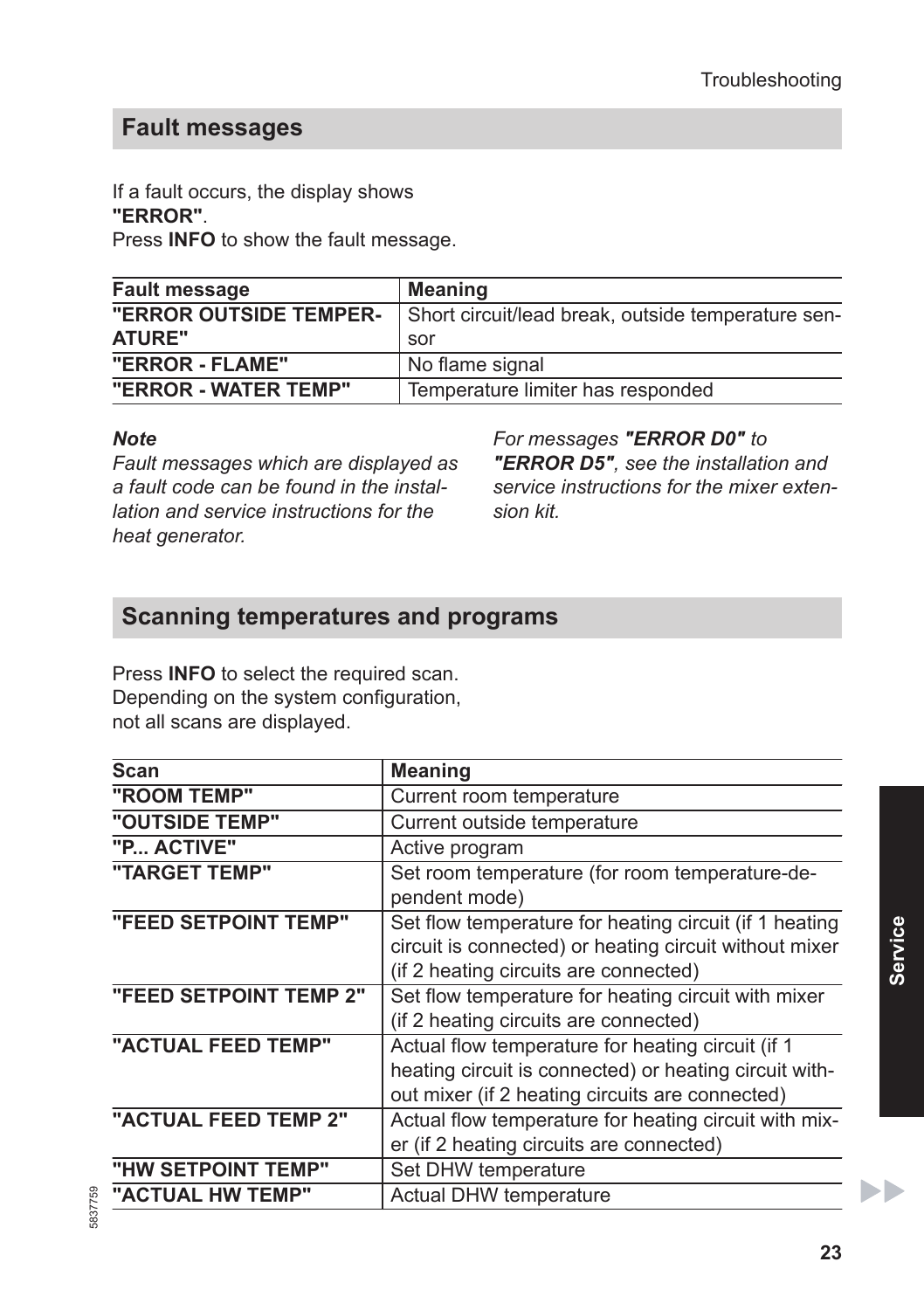# **Scanning temperatures and programs (cont.)**

| Scan               | <b>Meaning</b>                                                                                                                |
|--------------------|-------------------------------------------------------------------------------------------------------------------------------|
| "BURNER STARTS/10" | Displayed value multiplied by 10 gives the number<br>of burner starts performed (not shown if connected                       |
|                    | to mixer extension kit)                                                                                                       |
| "BURNER HOURS/10"  | Displayed value multiplied by 10 gives the number<br>of burner hours run (not shown if connected to mix-<br>er extension kit) |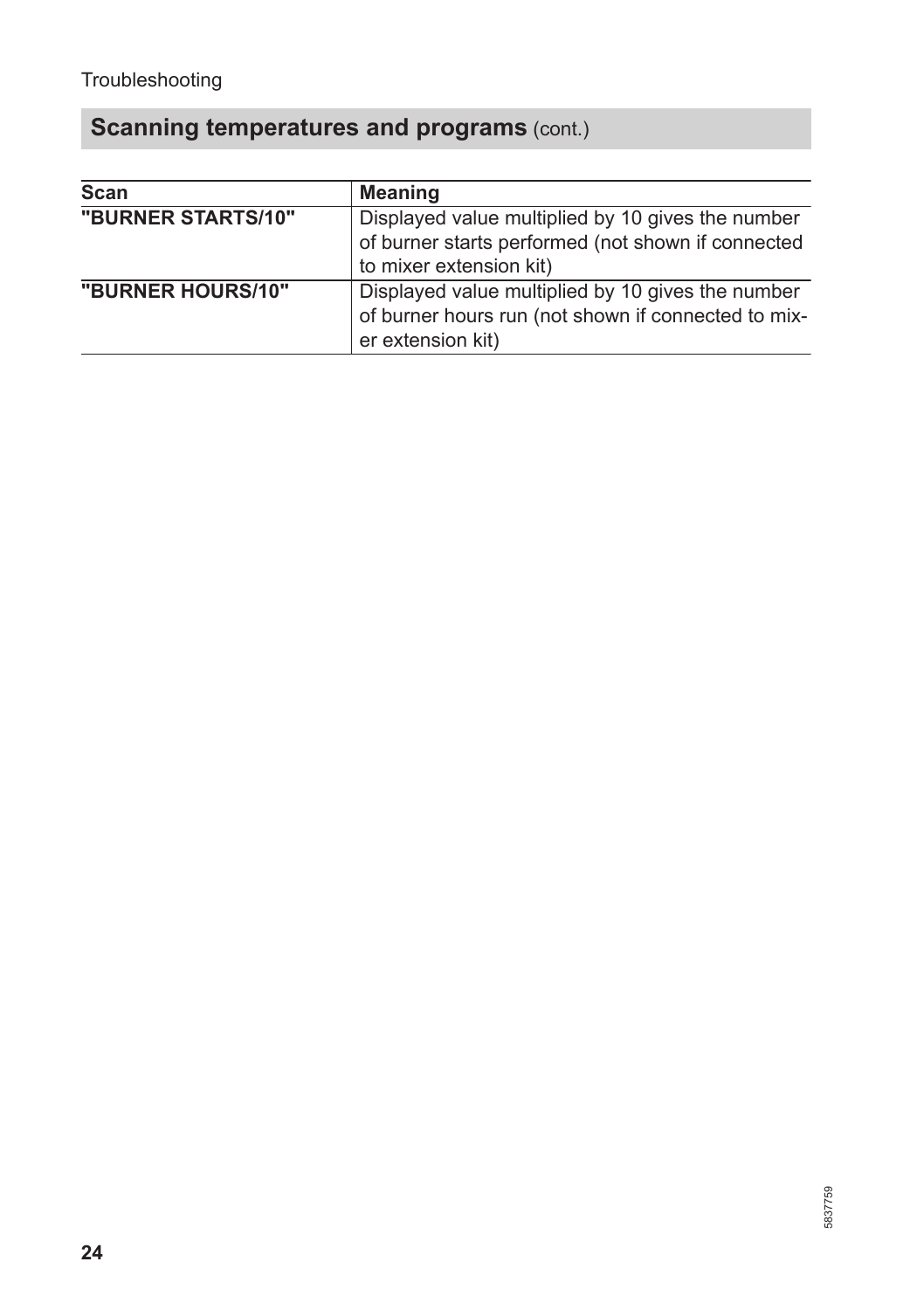### Specification

# **Specification**

| Power supply     | Via OpenTherm                                      |
|------------------|----------------------------------------------------|
| IP rating        | IP 20 to EN 60529                                  |
| Protection class | I II to EN 60730-1 subject to correct installation |
| Power reserve    | 4 h                                                |
| Accuracy         | ≤ 1 s/day at 20 $^{\circ}$ C                       |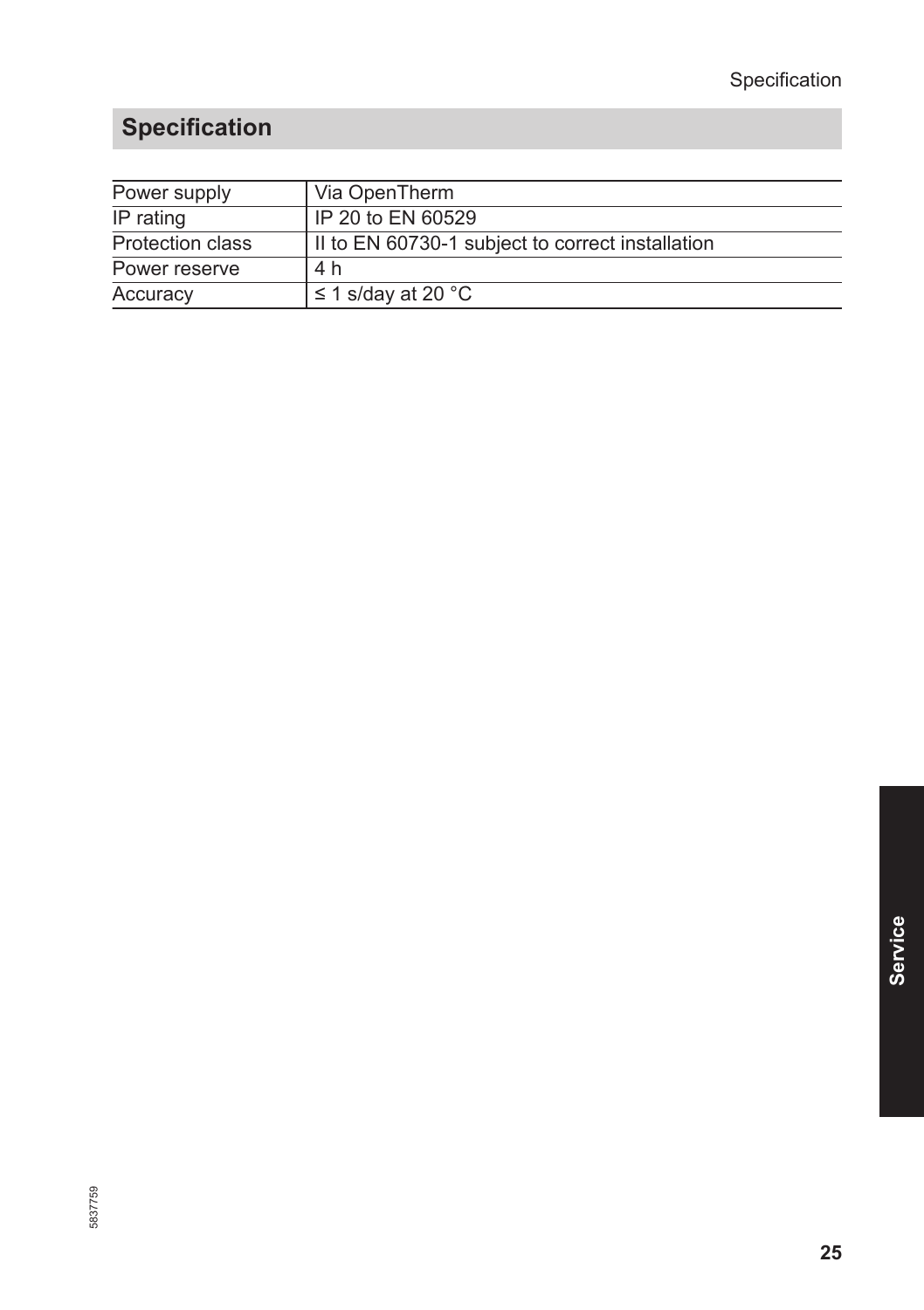###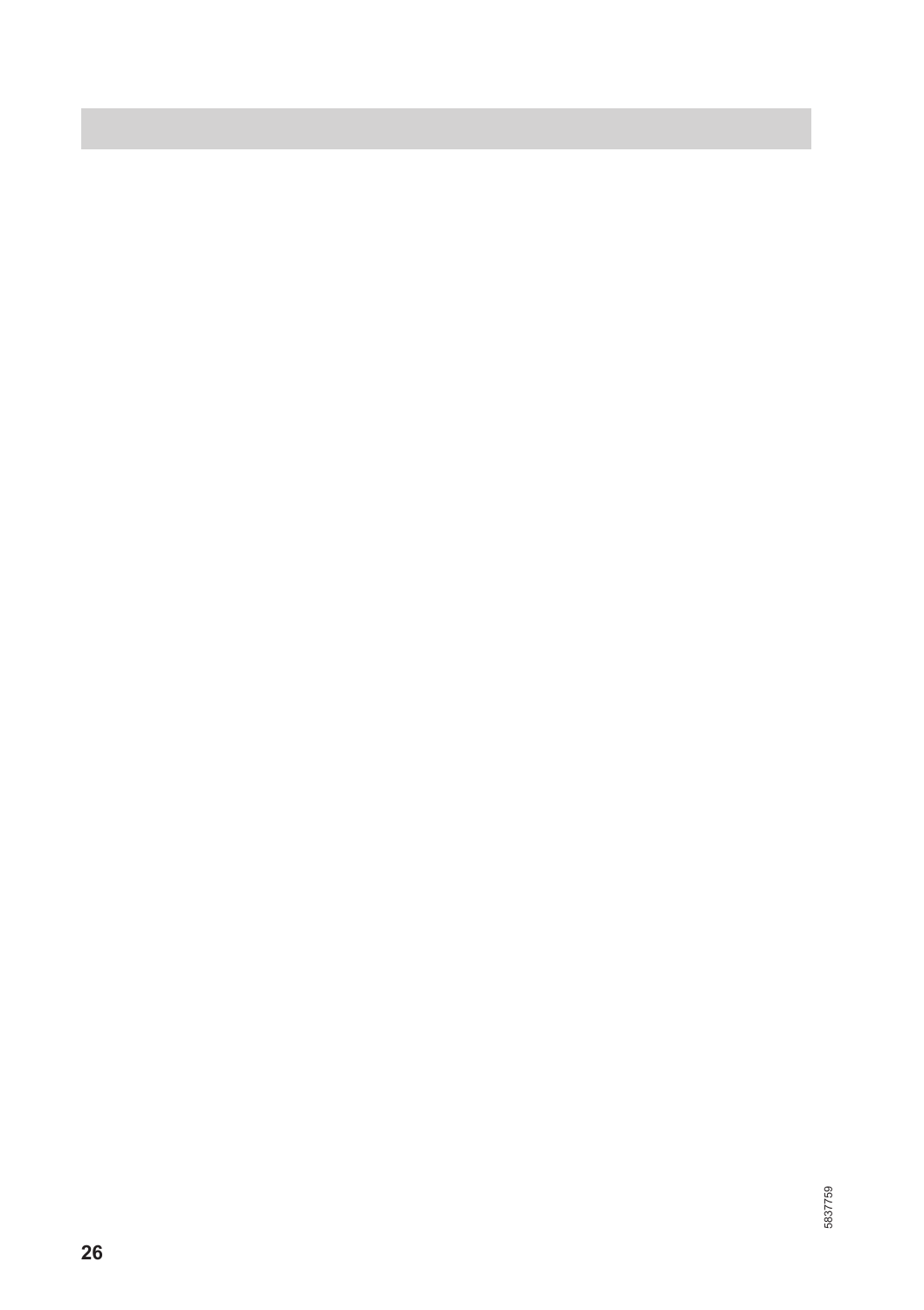#